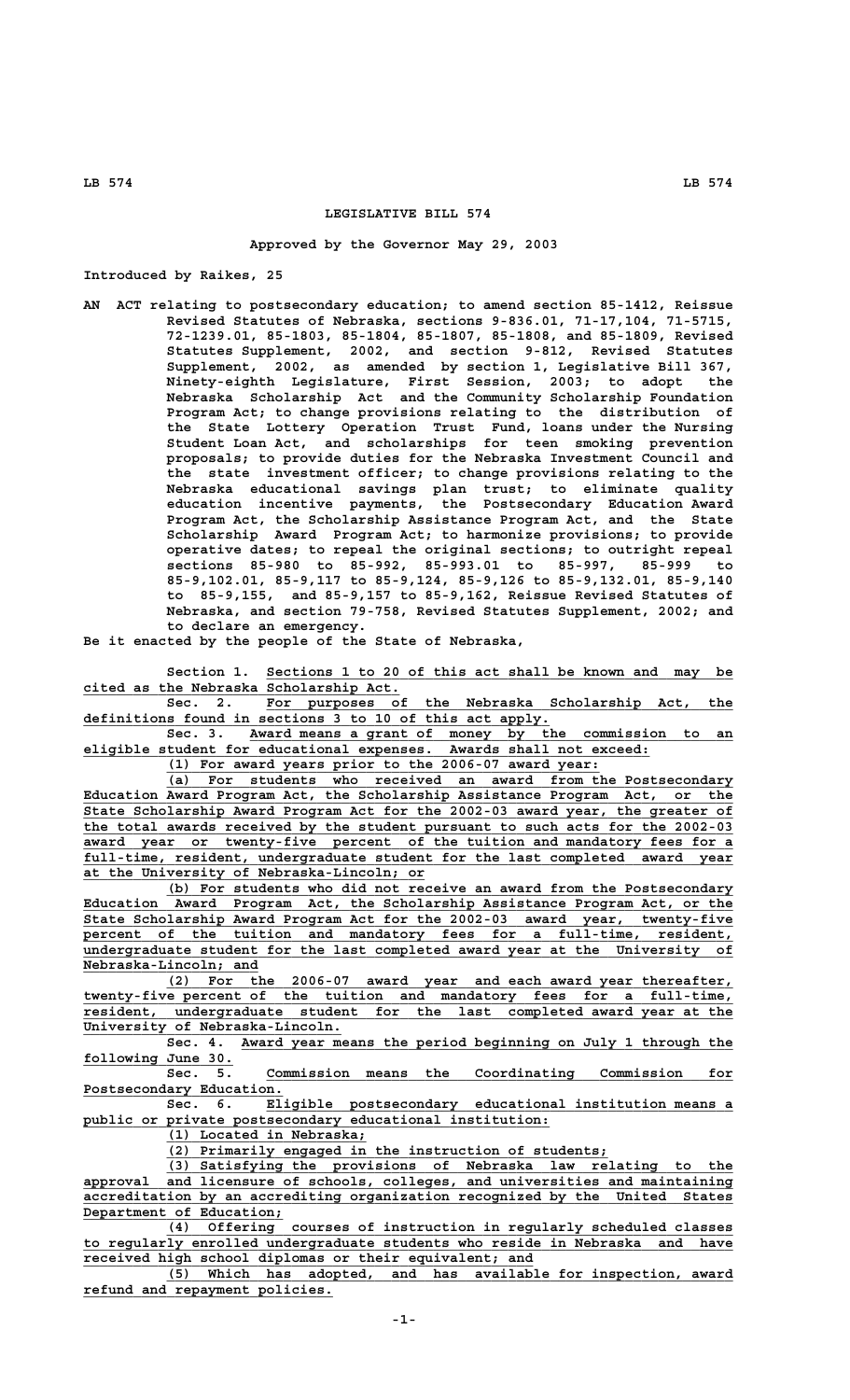**\_\_\_\_\_\_\_\_\_\_\_\_\_\_\_\_\_\_\_\_\_\_\_\_\_\_\_\_\_\_\_\_\_\_\_\_\_\_\_\_\_\_\_\_\_\_\_\_\_\_\_\_ Sec. 7. Eligible student means an undergraduate student who:**

 **\_\_\_\_\_\_\_\_\_\_\_\_\_\_\_\_\_\_\_\_\_\_\_\_\_\_\_\_\_\_\_\_\_\_\_\_\_\_\_\_\_\_\_\_\_\_\_\_\_\_\_\_\_\_\_\_\_\_\_\_\_\_\_\_\_\_\_\_ (1) Is enrolled in an eligible postsecondary educational** institution;

 **\_\_\_\_\_\_\_\_\_\_\_\_\_\_\_\_\_\_\_\_\_\_\_\_\_\_\_\_\_\_\_\_\_\_\_\_\_\_\_\_\_\_\_\_\_\_\_\_\_\_\_\_\_\_\_\_\_\_\_\_\_\_\_\_\_\_\_\_ (2) Is eligible to receive a Federal Pell Grant from the United \_\_\_\_\_\_\_\_\_\_\_\_\_\_\_\_\_\_\_\_\_\_\_\_\_\_\_\_\_\_\_ States Department of Education;**

 **\_\_\_\_\_\_\_\_\_\_\_\_\_\_\_\_\_\_\_\_\_\_\_\_\_\_\_\_\_\_\_\_\_\_\_\_\_\_\_\_\_\_\_\_\_\_\_\_\_\_\_\_\_\_\_\_\_\_\_\_\_\_\_\_\_\_\_\_ (3) Is a resident student who is domiciled in Nebraska as provided \_\_\_\_\_\_\_\_\_\_\_\_\_\_\_\_\_\_\_\_\_\_ by section 85-502; and**

 **\_\_\_\_\_\_\_\_\_\_\_\_\_\_\_\_\_\_\_\_\_\_\_\_\_\_\_\_\_\_\_\_\_\_\_\_\_\_\_\_\_\_\_\_\_\_\_\_\_\_\_\_\_\_\_\_\_\_\_\_\_\_\_\_\_\_\_\_ (4) Complies with all other provisions of the Nebraska Scholarship \_\_\_\_\_\_\_\_\_\_\_\_\_\_\_\_\_\_\_\_\_\_\_\_\_\_\_\_\_\_\_\_\_\_ Act and its rules and regulations.**

 **\_\_\_\_\_\_\_\_\_\_\_\_\_\_\_\_\_\_\_\_\_\_\_\_\_\_\_\_\_\_\_\_\_\_\_\_\_\_\_\_\_\_\_\_\_\_\_\_\_\_\_\_\_\_\_\_\_\_\_ Sec. 8. Full-time student and full-time-equivalent student have the \_\_\_\_\_\_\_\_\_\_\_\_\_\_\_\_\_\_\_\_\_\_\_\_\_\_\_\_\_\_\_\_\_\_\_\_\_\_\_\_\_\_\_\_\_\_\_\_\_\_\_\_\_\_\_\_\_\_\_\_\_\_\_\_\_\_\_\_\_\_\_\_\_\_\_\_\_\_ definitions found in rules and regulations adopted and promulgated pursuant to \_\_\_\_\_\_\_\_\_\_\_\_\_\_\_\_\_\_\_\_\_\_\_\_\_\_\_\_\_ the Nebraska Scholarship Act.**

 **\_\_\_\_\_\_\_\_\_\_\_\_\_\_\_\_\_\_\_\_\_\_\_\_\_\_\_\_\_\_\_\_\_ Sec. 9. Tuition and mandatory fees means:**

 **\_\_\_\_\_\_\_\_\_\_\_\_\_\_\_\_\_\_\_\_\_\_\_\_\_\_\_\_\_\_\_\_\_\_\_\_\_\_\_\_\_\_\_\_\_\_\_\_\_\_\_\_\_\_\_\_\_\_\_\_\_\_\_\_\_\_\_\_ (1) For students who received an award from the Postsecondary \_\_\_\_\_\_\_\_\_\_\_\_\_\_\_\_\_\_\_\_\_\_\_\_\_\_\_\_\_\_\_\_\_\_\_\_\_\_\_\_\_\_\_\_\_\_\_\_\_\_\_\_\_\_\_\_\_\_\_\_\_\_\_\_\_\_\_\_\_\_\_\_\_\_\_\_\_\_ Education Award Program Act, the Scholarship Assistance Program Act, or the \_\_\_\_\_\_\_\_\_\_\_\_\_\_\_\_\_\_\_\_\_\_\_\_\_\_\_\_\_\_\_\_\_\_\_\_\_\_\_\_\_\_\_\_\_\_\_\_\_\_\_\_\_\_\_\_\_\_\_\_\_\_\_\_\_\_\_\_\_\_\_\_\_\_\_\_\_\_ State Scholarship Award Program Act for the 2002-03 award year, the student \_\_\_\_\_\_\_\_\_\_\_\_\_\_\_\_\_\_\_\_\_\_\_\_\_\_\_\_\_\_\_\_\_\_\_\_\_\_\_\_\_\_\_\_\_\_\_\_\_\_\_\_\_\_\_\_\_\_\_\_\_\_\_\_\_\_\_\_\_\_\_\_\_\_\_\_\_\_ costs for tuition and mandatory fees for a full-time, resident, undergraduate \_\_\_\_\_\_\_\_\_\_\_\_\_\_\_\_\_\_\_\_\_\_\_\_\_\_\_\_\_\_\_\_\_\_\_\_\_\_\_\_\_\_\_\_\_\_\_\_\_\_\_\_\_\_\_\_\_\_\_\_\_\_\_\_\_\_\_\_\_\_\_\_\_\_\_\_\_\_ student for the last completed award year at the eligible postsecondary \_\_\_\_\_\_\_\_\_\_\_\_\_\_\_\_\_\_\_\_\_\_\_\_\_\_\_ educational institution; or**

 **\_\_\_\_\_\_\_\_\_\_\_\_\_\_\_\_\_\_\_\_\_\_\_\_\_\_\_\_\_\_\_\_\_\_\_\_\_\_\_\_\_\_\_\_\_\_\_\_\_\_\_\_\_\_\_\_\_\_\_\_\_\_\_\_\_\_\_\_ (2) For students who did not receive an award from the Postsecondary \_\_\_\_\_\_\_\_\_\_\_\_\_\_\_\_\_\_\_\_\_\_\_\_\_\_\_\_\_\_\_\_\_\_\_\_\_\_\_\_\_\_\_\_\_\_\_\_\_\_\_\_\_\_\_\_\_\_\_\_\_\_\_\_\_\_\_\_\_\_\_\_\_\_\_\_\_\_ Education Award Program Act, the Scholarship Assistance Program Act, or the \_\_\_\_\_\_\_\_\_\_\_\_\_\_\_\_\_\_\_\_\_\_\_\_\_\_\_\_\_\_\_\_\_\_\_\_\_\_\_\_\_\_\_\_\_\_\_\_\_\_\_\_\_\_\_\_\_\_\_\_\_\_\_\_\_\_\_\_\_\_\_\_\_\_\_\_\_\_ State Scholarship Award Program Act for the 2002-03 award year, the lesser of \_\_\_\_\_\_\_\_\_\_\_\_\_\_\_\_\_\_\_\_\_\_\_\_\_\_\_\_\_\_\_\_\_\_\_\_\_\_\_\_\_\_\_\_\_\_\_\_\_\_\_\_\_\_\_\_\_\_\_\_\_\_\_\_\_\_\_\_\_\_\_\_\_\_\_\_\_\_ the student costs for tuition and mandatory fees for a full-time, resident, \_\_\_\_\_\_\_\_\_\_\_\_\_\_\_\_\_\_\_\_\_\_\_\_\_\_\_\_\_\_\_\_\_\_\_\_\_\_\_\_\_\_\_\_\_\_\_\_\_\_\_\_\_\_\_\_\_\_\_\_\_\_\_\_\_\_\_\_\_\_\_\_\_\_\_\_\_\_ undergraduate student for the last completed award year at the eligible \_\_\_\_\_\_\_\_\_\_\_\_\_\_\_\_\_\_\_\_\_\_\_\_\_\_\_\_\_\_\_\_\_\_\_\_\_\_\_\_\_\_\_\_\_\_\_\_\_\_\_\_\_\_\_\_\_\_\_\_\_\_\_\_\_\_\_\_\_\_\_\_\_\_\_\_\_\_ postsecondary educational institution or the student costs for tuition and**  $m$ andatory fees for a full-time, resident, undergraduate student for the last  **\_\_\_\_\_\_\_\_\_\_\_\_\_\_\_\_\_\_\_\_\_\_\_\_\_\_\_\_\_\_\_\_\_\_\_\_\_\_\_\_\_\_\_\_\_\_\_\_\_\_\_\_\_\_\_\_\_\_\_ completed award year at the University of Nebraska-Lincoln.**

 **\_\_\_\_\_\_\_\_\_\_\_\_\_\_\_\_\_\_\_\_\_\_\_\_\_\_\_\_\_\_\_\_\_\_\_\_\_\_\_\_\_\_\_\_\_\_\_\_\_\_\_\_\_\_\_\_\_ Sec. 10. Undergraduate student means an individual who has not \_\_\_\_\_\_\_\_\_\_\_\_\_\_\_\_\_\_\_\_\_\_\_\_\_\_\_\_\_\_\_\_\_\_\_\_\_\_\_\_\_\_\_\_\_\_\_\_\_\_\_\_\_\_\_\_\_\_\_\_\_\_\_\_\_\_\_\_\_\_\_\_\_\_\_\_\_\_ earned a first baccalaureate or professional degree and is enrolled in a \_\_\_\_\_\_\_\_\_\_\_\_\_\_\_\_\_\_\_\_\_\_\_\_\_\_\_\_\_\_\_\_\_\_\_\_\_\_\_\_\_\_\_\_\_\_\_\_\_\_\_\_\_\_\_\_\_\_\_\_\_\_\_\_\_\_\_\_\_\_\_\_\_\_\_\_\_\_ postsecondary educational program which leads to, or is creditable toward, a \_\_\_\_\_\_\_\_\_\_\_\_\_\_\_\_\_\_\_\_\_\_\_\_\_\_\_\_\_\_\_\_\_\_\_\_\_\_\_\_\_\_\_\_\_\_\_\_\_\_\_\_\_\_\_\_\_\_\_\_\_\_\_\_\_\_\_\_\_\_\_\_\_\_\_\_\_\_ first baccalaureate degree, associate degree, certificate, diploma, or equivalent. \_\_\_\_\_\_\_\_\_\_\_**

 **\_\_\_\_\_\_\_\_\_\_\_\_\_\_\_\_\_\_\_\_\_\_\_\_\_\_\_\_\_\_\_\_\_\_\_\_\_\_\_\_\_\_\_\_\_\_\_\_\_\_\_\_\_\_\_\_\_\_ Sec. 11. The Nebraska Scholarship Act shall provide for awards made \_\_\_\_\_\_\_\_\_\_\_\_\_\_\_\_\_\_\_\_\_\_\_\_\_\_\_\_\_\_\_\_\_\_\_\_\_\_\_\_\_\_\_\_\_\_\_\_\_\_\_\_\_\_ directly to eligible students based on financial need.**

 **\_\_\_\_\_\_\_\_\_\_\_\_\_\_\_\_\_\_\_\_\_\_\_\_\_\_\_\_\_\_\_\_\_\_\_\_\_\_\_\_\_\_\_\_\_\_\_\_\_\_\_\_\_\_\_\_\_\_ Sec. 12. In order to reduce the costs of administering the Nebraska \_\_\_\_\_\_\_\_\_\_\_\_\_\_\_\_\_\_\_\_\_\_\_\_\_\_\_\_\_\_\_\_\_\_\_\_\_\_\_\_\_\_\_\_\_\_\_\_\_\_\_\_\_\_\_\_\_\_\_\_\_\_\_\_\_\_\_\_\_\_\_\_\_\_\_\_\_\_ Scholarship Act, the commission shall identify a target level of funds to be** distributed to students pursuant to the act at each eligible postsecondary<br>educational institution. The target level of funds shall represent the The target level of funds shall represent the  $maximum$  amount that may be awarded pursuant to the act to eligible students  **\_\_\_\_\_\_\_\_\_\_\_\_\_\_\_\_\_\_\_\_\_\_\_\_\_\_\_\_\_\_\_\_\_\_\_\_\_\_\_\_\_\_\_\_\_\_\_\_\_\_\_\_\_\_\_\_\_\_\_\_\_\_\_\_\_\_\_\_\_\_\_\_\_\_\_\_\_\_ enrolled in such eligible postsecondary educational institution. The target** level of funds for each eligible postsecondary educational institution shall  **\_\_\_\_\_\_\_\_\_\_\_\_\_\_\_\_\_\_\_\_\_\_\_\_\_ be determined as follows:**

 **\_\_\_\_\_\_\_\_\_\_\_\_\_\_\_\_\_\_\_\_\_\_\_\_\_\_\_\_\_\_\_\_\_\_\_\_\_\_\_\_\_\_\_\_\_\_\_\_\_\_\_\_\_\_\_\_\_\_\_\_\_\_\_\_\_\_\_\_ (1) For award years prior to the 2006-07 award year for eligible \_\_\_\_\_\_\_\_\_\_\_\_\_\_\_\_\_\_\_\_\_\_\_\_\_\_\_\_\_\_\_\_\_\_\_\_\_\_\_\_\_\_\_\_\_\_\_\_\_\_\_\_\_\_\_\_\_\_\_\_\_\_\_\_\_\_\_\_\_\_\_\_\_\_\_\_\_\_ postsecondary educational institutions when the student cost for tuition and**  $m$ andatory fees for a full-time, resident, undergraduate student for the last  **\_\_\_\_\_\_\_\_\_\_\_\_\_\_\_\_\_\_\_\_\_\_\_\_\_\_\_\_\_\_\_\_\_\_\_\_\_\_\_\_\_\_\_\_\_\_\_\_\_\_\_\_\_\_\_\_\_\_\_\_\_\_\_\_\_\_\_\_\_\_\_\_\_\_\_\_\_\_ completed award year at the eligible postsecondary educational institution was \_\_\_\_\_\_\_\_\_\_\_\_\_\_\_\_\_\_\_\_\_\_\_\_\_\_\_\_\_\_\_\_\_\_\_\_\_\_\_\_\_\_\_\_\_\_\_\_\_\_\_\_\_\_\_\_\_\_\_\_\_\_\_\_\_\_\_\_\_\_\_\_\_\_\_\_\_\_ greater than the student cost for tuition and mandatory fees for a full-time, \_\_\_\_\_\_\_\_\_\_\_\_\_\_\_\_\_\_\_\_\_\_\_\_\_\_\_\_\_\_\_\_\_\_\_\_\_\_\_\_\_\_\_\_\_\_\_\_\_\_\_\_\_\_\_\_\_\_\_\_\_\_\_\_\_\_\_\_\_\_\_\_\_\_\_\_\_\_ resident, undergraduate student for the last completed award year at the \_\_\_\_\_\_\_\_\_\_\_\_\_\_\_\_\_\_\_\_\_\_\_\_\_\_\_\_\_\_\_ University of Nebraska-Lincoln:**

 **\_\_\_\_\_\_\_\_\_\_\_\_\_\_\_\_\_\_\_\_\_\_\_\_\_\_\_\_\_\_\_\_\_\_\_\_\_\_\_\_\_\_\_\_\_\_\_\_\_\_\_\_\_\_\_\_\_\_\_\_\_\_\_\_\_\_\_\_ (a) Determine the number of eligible full-time-equivalent students \_\_\_\_\_\_\_\_\_\_\_\_\_\_\_\_\_\_\_\_\_\_\_\_\_\_\_\_\_\_\_\_\_\_\_\_\_\_\_\_\_\_\_\_\_\_\_\_\_\_\_\_\_\_\_\_\_\_\_\_\_\_\_\_\_\_\_\_\_\_\_\_\_\_\_\_\_\_ enrolled at the eligible postsecondary educational institution for the last \_\_\_\_\_\_\_\_\_\_\_\_\_\_\_\_\_\_\_\_\_ completed award year;**

 **\_\_\_\_\_\_\_\_\_\_\_\_\_\_\_\_\_\_\_\_\_\_\_\_\_\_\_\_\_\_\_\_\_\_\_\_\_\_\_\_\_\_\_\_\_\_\_\_\_\_\_\_\_\_\_\_\_\_\_\_\_\_\_\_\_\_\_\_ (b) Determine the number of eligible full-time-equivalent students \_\_\_\_\_\_\_\_\_\_\_\_\_\_\_\_\_\_\_\_\_\_\_\_\_\_\_\_\_\_\_\_\_\_\_\_\_\_\_\_\_\_\_\_\_\_\_\_\_\_\_\_\_\_\_\_\_\_\_\_\_\_\_\_\_\_\_\_\_\_\_\_\_\_\_\_\_\_ enrolled at the eligible postsecondary educational institution for the last** completed award year who received an award pursuant to the Postsecondary  **\_\_\_\_\_\_\_\_\_\_\_\_\_\_\_\_\_\_\_\_\_\_\_\_\_\_\_\_\_\_\_\_\_\_\_\_\_\_\_\_\_\_\_\_\_\_\_\_\_\_\_\_\_\_\_\_\_\_\_\_\_\_\_\_\_\_\_\_\_\_\_\_\_\_\_\_\_\_ Education Award Program Act, the Scholarship Assistance Program Act, or the \_\_\_\_\_\_\_\_\_\_\_\_\_\_\_\_\_\_\_\_\_\_\_\_\_\_\_\_\_\_\_\_\_\_\_\_\_\_\_\_\_\_\_\_\_\_\_\_\_\_\_\_\_\_\_\_\_\_\_\_\_\_\_ State Scholarship Award Program Act for the 2002-03 award year;**

 **\_\_\_\_\_\_\_\_\_\_\_\_\_\_\_\_\_\_\_\_\_\_\_\_\_\_\_\_\_\_\_\_\_\_\_\_\_\_\_\_\_\_\_\_\_\_\_\_\_\_\_\_\_\_\_\_\_\_\_\_\_\_\_\_\_\_\_\_ (c) For the 2003-04 award year, multiply the number determined in \_\_\_\_\_\_\_\_\_\_\_\_\_\_\_\_\_\_\_\_\_\_\_\_\_\_\_\_\_\_\_\_\_\_\_\_\_\_\_\_\_\_\_\_\_\_\_\_\_\_\_\_\_\_\_\_\_\_\_\_\_\_\_\_\_\_\_\_\_\_\_\_\_\_\_\_\_\_ subdivision (1)(b) of this section by the ratio equal to the number of \_\_\_\_\_\_\_\_\_\_\_\_\_\_\_\_\_\_\_\_\_\_\_\_\_\_\_\_\_\_\_\_\_\_\_\_\_\_\_\_\_\_\_\_\_\_\_\_\_\_\_\_\_\_\_\_\_\_\_\_\_\_\_\_\_\_\_\_\_\_\_\_\_\_\_\_\_\_ full-time-equivalent students who received an award pursuant to the \_\_\_\_\_\_\_\_\_\_\_\_\_\_\_\_\_\_\_\_\_\_\_\_\_\_\_\_\_\_\_\_\_\_\_\_\_\_\_\_\_\_\_\_\_\_\_\_\_\_\_\_\_\_\_\_\_\_\_\_\_\_\_\_\_\_\_\_\_\_\_\_\_\_\_\_\_\_ Postsecondary Education Award Program Act, the Scholarship Assistance Program \_\_\_\_\_\_\_\_\_\_\_\_\_\_\_\_\_\_\_\_\_\_\_\_\_\_\_\_\_\_\_\_\_\_\_\_\_\_\_\_\_\_\_\_\_\_\_\_\_\_\_\_\_\_\_\_\_\_\_\_\_\_\_\_\_\_\_\_\_\_\_\_\_\_\_\_\_\_ Act, or the State Scholarship Award Program Act for both the 2002-03 award**  $\frac{1}{2}$   $\frac{1}{2}$  and the 2001-02 award year at the eligible postsecondary educational  **\_\_\_\_\_\_\_\_\_\_\_\_\_\_\_\_\_\_\_\_\_\_\_\_\_\_\_\_\_\_\_\_\_\_\_\_\_\_\_\_\_\_\_\_\_\_\_\_\_\_\_\_\_\_\_\_\_\_\_\_\_\_\_\_\_\_\_\_\_\_\_\_\_\_\_\_\_\_ institution divided by the number of full-time-equivalent students who \_\_\_\_\_\_\_\_\_\_\_\_\_\_\_\_\_\_\_\_\_\_\_\_\_\_\_\_\_\_\_\_\_\_\_\_\_\_\_\_\_\_\_\_\_\_\_\_\_\_\_\_\_\_\_\_\_\_\_\_\_\_\_\_\_\_\_\_\_\_\_\_\_\_\_\_\_\_ received an award pursuant to the Postsecondary Education Award Program Act,** the Scholarship Assistance Program Act, or the State Scholarship Award Program<br>Act for the 2001-02 award year at the eligible postsecondary educational Act for the 2001-02 award year at the eligible postsecondary educational  **institution; \_\_\_\_\_\_\_\_\_\_\_\_**

 **\_\_\_\_\_\_\_\_\_\_\_\_\_\_\_\_\_\_\_\_\_\_\_\_\_\_\_\_\_\_\_\_\_\_\_\_\_\_\_\_\_\_\_\_\_\_\_\_\_\_\_\_\_\_\_\_\_\_\_\_\_\_\_\_\_\_\_\_ (d) For the 2004-05 award year, multiply the number determined in \_\_\_\_\_\_\_\_\_\_\_\_\_\_\_\_\_\_\_\_\_\_\_\_\_\_\_\_\_\_\_\_\_\_\_\_\_\_\_\_\_\_\_\_\_\_\_\_\_\_\_\_\_\_\_\_\_\_\_\_\_\_\_\_\_\_\_\_\_\_\_\_\_\_\_\_\_\_ subdivision (1)(b) of this section by the ratio equal to the number of \_\_\_\_\_\_\_\_\_\_\_\_\_\_\_\_\_\_\_\_\_\_\_\_\_\_\_\_\_\_\_\_\_\_\_\_\_\_\_\_\_\_\_\_\_\_\_\_\_\_\_\_\_\_\_\_\_\_\_\_\_\_\_\_\_\_\_\_\_\_\_\_\_\_\_\_\_\_ full-time-equivalent students who received both an award pursuant to the \_\_\_\_\_\_\_\_\_\_\_\_\_\_\_\_\_\_\_\_\_\_\_\_\_\_\_\_\_\_\_\_\_\_\_\_\_\_\_\_\_\_\_\_\_\_\_\_\_\_\_\_\_\_\_\_\_\_\_\_\_\_\_\_\_\_\_\_\_\_\_\_\_\_\_\_\_\_ Nebraska Scholarship Act for the 2003-04 award year and an award pursuant to**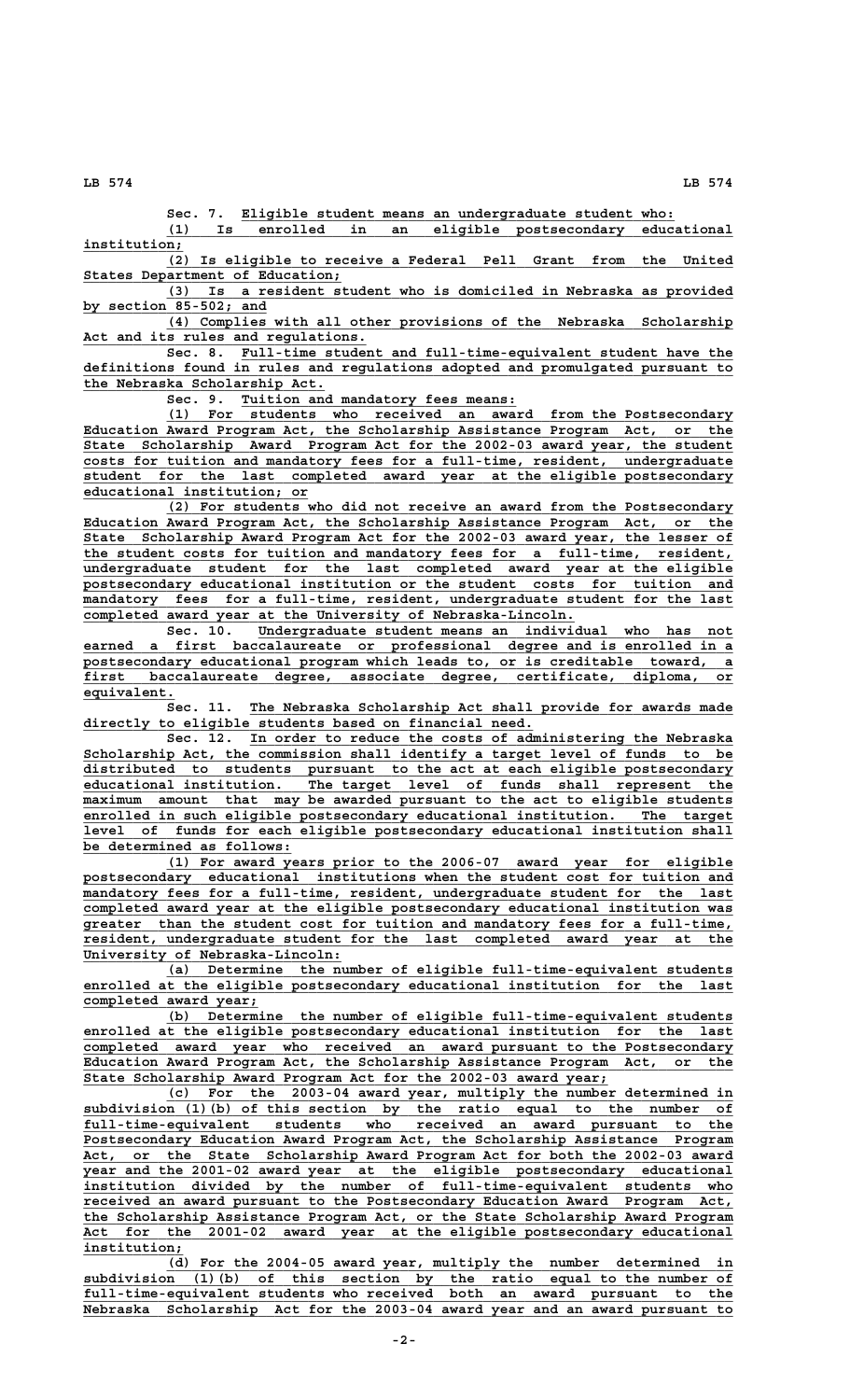**\_\_\_\_\_\_\_\_\_\_\_\_\_\_\_\_\_\_\_\_\_\_\_\_\_\_\_\_\_\_\_\_\_\_\_\_\_\_\_\_\_\_\_\_\_\_\_\_\_\_\_\_\_\_\_\_\_\_\_\_\_\_\_\_\_\_\_\_\_\_\_\_\_\_\_\_\_\_ the Postsecondary Education Award Program Act, the Scholarship Assistance \_\_\_\_\_\_\_\_\_\_\_\_\_\_\_\_\_\_\_\_\_\_\_\_\_\_\_\_\_\_\_\_\_\_\_\_\_\_\_\_\_\_\_\_\_\_\_\_\_\_\_\_\_\_\_\_\_\_\_\_\_\_\_\_\_\_\_\_\_\_\_\_\_\_\_\_\_\_ Program Act, or the State Scholarship Award Program Act for the 2001-02 award \_\_\_\_\_\_\_\_\_\_\_\_\_\_\_\_\_\_\_\_\_\_\_\_\_\_\_\_\_\_\_\_\_\_\_\_\_\_\_\_\_\_\_\_\_\_\_\_\_\_\_\_\_\_\_\_\_\_\_\_\_\_\_\_\_\_\_\_\_\_\_\_\_\_\_\_\_\_ year at the eligible postsecondary educational institution divided by the** number of full-time-equivalent students who received an award pursuant to the Postsecondary Education Award Program Act, the Scholarship Assistance Program Act, or the State Scholarship Award Program Act for both the 2002-03 award<br>year and the 2001-02 award year at the eligible postsecondary educational  **\_\_\_\_\_\_\_\_\_\_\_\_\_\_\_\_\_\_\_\_\_\_\_\_\_\_\_\_\_\_\_\_\_\_\_\_\_\_\_\_\_\_\_\_\_\_\_\_\_\_\_\_\_\_\_\_\_\_\_\_\_\_\_\_\_\_\_\_\_\_\_\_\_\_\_\_\_\_ year and the 2001-02 award year at the eligible postsecondary educational institution; \_\_\_\_\_\_\_\_\_\_\_\_**

 **\_\_\_\_\_\_\_\_\_\_\_\_\_\_\_\_\_\_\_\_\_\_\_\_\_\_\_\_\_\_\_\_\_\_\_\_\_\_\_\_\_\_\_\_\_\_\_\_\_\_\_\_\_\_\_\_\_\_\_\_\_\_\_\_\_\_\_\_ (e) For the 2005-06 award year, multiply the number determined in \_\_\_\_\_\_\_\_\_\_\_\_\_\_\_\_\_\_\_\_\_\_\_\_\_\_\_\_\_\_\_\_\_\_\_\_\_\_\_\_\_\_\_\_\_\_\_\_\_\_\_\_\_\_\_\_\_\_\_\_\_\_\_\_\_\_\_\_\_\_\_\_\_\_\_\_\_\_ subdivision (1)(b) of this section by the ratio equal to the number of \_\_\_\_\_\_\_\_\_\_\_\_\_\_\_\_\_\_\_\_\_\_\_\_\_\_\_\_\_\_\_\_\_\_\_\_\_\_\_\_\_\_\_\_\_\_\_\_\_\_\_\_\_\_\_\_\_\_\_\_\_\_\_\_\_\_\_\_\_\_\_\_\_\_\_\_\_\_ full-time-equivalent students who received both an award pursuant to the \_\_\_\_\_\_\_\_\_\_\_\_\_\_\_\_\_\_\_\_\_\_\_\_\_\_\_\_\_\_\_\_\_\_\_\_\_\_\_\_\_\_\_\_\_\_\_\_\_\_\_\_\_\_\_\_\_\_\_\_\_\_\_\_\_\_\_\_\_\_\_\_\_\_\_\_\_\_ Nebraska Scholarship Act for the 2004-05 award year and an award pursuant to \_\_\_\_\_\_\_\_\_\_\_\_\_\_\_\_\_\_\_\_\_\_\_\_\_\_\_\_\_\_\_\_\_\_\_\_\_\_\_\_\_\_\_\_\_\_\_\_\_\_\_\_\_\_\_\_\_\_\_\_\_\_\_\_\_\_\_\_\_\_\_\_\_\_\_\_\_\_ the Postsecondary Education Award Program Act, the Scholarship Assistance \_\_\_\_\_\_\_\_\_\_\_\_\_\_\_\_\_\_\_\_\_\_\_\_\_\_\_\_\_\_\_\_\_\_\_\_\_\_\_\_\_\_\_\_\_\_\_\_\_\_\_\_\_\_\_\_\_\_\_\_\_\_\_\_\_\_\_\_\_\_\_\_\_\_\_\_\_\_ Program Act, or the State Scholarship Award Program Act for the 2001-02 award \_\_\_\_\_\_\_\_\_\_\_\_\_\_\_\_\_\_\_\_\_\_\_\_\_\_\_\_\_\_\_\_\_\_\_\_\_\_\_\_\_\_\_\_\_\_\_\_\_\_\_\_\_\_\_\_\_\_\_\_\_\_\_\_\_\_\_\_\_\_\_\_\_\_\_\_\_\_ year at the eligible postsecondary educational institution divided by the \_\_\_\_\_\_\_\_\_\_\_\_\_\_\_\_\_\_\_\_\_\_\_\_\_\_\_\_\_\_\_\_\_\_\_\_\_\_\_\_\_\_\_\_\_\_\_\_\_\_\_\_\_\_\_\_\_\_\_\_\_\_\_\_\_\_\_\_\_\_\_\_\_\_\_\_\_\_ number of eligible full-time-equivalent students enrolled at the eligible \_\_\_\_\_\_\_\_\_\_\_\_\_\_\_\_\_\_\_\_\_\_\_\_\_\_\_\_\_\_\_\_\_\_\_\_\_\_\_\_\_\_\_\_\_\_\_\_\_\_\_\_\_\_\_\_\_\_\_\_\_\_\_\_\_\_\_\_\_\_\_\_\_\_\_\_\_\_ postsecondary educational institution who received both an award pursuant to \_\_\_\_\_\_\_\_\_\_\_\_\_\_\_\_\_\_\_\_\_\_\_\_\_\_\_\_\_\_\_\_\_\_\_\_\_\_\_\_\_\_\_\_\_\_\_\_\_\_\_\_\_\_\_\_\_\_\_\_\_\_\_\_\_\_\_\_\_\_\_\_\_\_\_\_\_\_ the Nebraska Scholarship Act for the 2003-04 award year and an award pursuant \_\_\_\_\_\_\_\_\_\_\_\_\_\_\_\_\_\_\_\_\_\_\_\_\_\_\_\_\_\_\_\_\_\_\_\_\_\_\_\_\_\_\_\_\_\_\_\_\_\_\_\_\_\_\_\_\_\_\_\_\_\_\_\_\_\_\_\_\_\_\_\_\_\_\_\_\_\_ to the Postsecondary Education Award Program Act, the Scholarship Assistance \_\_\_\_\_\_\_\_\_\_\_\_\_\_\_\_\_\_\_\_\_\_\_\_\_\_\_\_\_\_\_\_\_\_\_\_\_\_\_\_\_\_\_\_\_\_\_\_\_\_\_\_\_\_\_\_\_\_\_\_\_\_\_\_\_\_\_\_\_\_\_\_\_\_\_\_\_\_ Program Act, or the State Scholarship Award Program Act for the 2001-02 award \_\_\_\_\_\_\_\_\_\_\_\_\_\_\_\_\_\_\_\_\_\_\_\_\_\_\_\_\_\_\_\_\_\_\_\_\_\_\_\_\_\_\_\_\_\_\_\_\_\_\_\_\_\_\_\_\_\_\_ year at the eligible postsecondary educational institution;**

 **\_\_\_\_\_\_\_\_\_\_\_\_\_\_\_\_\_\_\_\_\_\_\_\_\_\_\_\_\_\_\_\_\_\_\_\_\_\_\_\_\_\_\_\_\_\_\_\_\_\_\_\_\_\_\_\_\_\_\_\_\_\_\_\_\_\_\_\_ (f) Multiply the difference of the number determined pursuant to** subdivision (1)(a) of this section minus the number determined pursuant to  **\_\_\_\_\_\_\_\_\_\_\_\_\_\_\_\_\_\_\_\_\_\_\_\_\_\_\_\_\_\_\_\_\_\_\_\_\_\_\_\_\_\_\_\_\_\_\_\_\_\_\_\_\_\_\_\_\_\_\_\_\_\_\_\_\_\_\_\_\_\_\_\_\_\_\_\_\_\_ subdivision (1)(c), (d), or (e) of this section by the tuition and mandatory \_\_\_\_\_\_\_\_\_\_\_\_\_\_\_\_\_\_\_\_\_\_\_\_\_\_\_\_\_\_\_\_\_\_\_\_\_\_\_\_\_\_\_\_\_\_\_\_\_\_\_\_\_\_\_\_\_\_\_\_\_\_\_\_\_\_\_\_\_ fees determined pursuant to subdivision (2) of section 9 of this act;**

 **\_\_\_\_\_\_\_\_\_\_\_\_\_\_\_\_\_\_\_\_\_\_\_\_\_\_\_\_\_\_\_\_\_\_\_\_\_\_\_\_\_\_\_\_\_\_\_\_\_\_\_\_\_\_\_\_\_\_\_\_\_\_\_\_\_\_\_\_ (g) Multiply the number determined pursuant to subdivision (1)(c), \_\_\_\_\_\_\_\_\_\_\_\_\_\_\_\_\_\_\_\_\_\_\_\_\_\_\_\_\_\_\_\_\_\_\_\_\_\_\_\_\_\_\_\_\_\_\_\_\_\_\_\_\_\_\_\_\_\_\_\_\_\_\_\_\_\_\_\_\_\_\_\_\_\_\_\_\_\_ (d), or (e) of this section by the tuition and mandatory fees determined \_\_\_\_\_\_\_\_\_\_\_\_\_\_\_\_\_\_\_\_\_\_\_\_\_\_\_\_\_\_\_\_\_\_\_\_\_\_\_\_\_\_\_\_\_\_\_\_\_\_\_\_\_ pursuant to subdivision (1) of section 9 of this act;**

 **\_\_\_\_\_\_\_\_\_\_\_\_\_\_\_\_\_\_\_\_\_\_\_\_\_\_\_\_\_\_\_\_\_\_\_\_\_\_\_\_\_\_\_\_\_\_\_\_\_\_\_\_\_\_\_\_\_\_\_\_\_\_\_\_\_\_\_\_ (h) Divide the sum of the products derived pursuant to subdivisions \_\_\_\_\_\_\_\_\_\_\_\_\_\_\_\_\_\_\_\_\_\_\_\_\_\_\_\_\_\_\_\_\_\_\_\_\_\_\_\_\_\_\_\_\_\_\_\_\_\_\_\_\_\_\_\_\_\_\_\_\_\_\_\_\_\_\_\_\_\_\_\_\_\_\_\_\_\_ (1)(f) and (g) of this section for each eligible postsecondary educational \_\_\_\_\_\_\_\_\_\_\_\_\_\_\_\_\_\_\_\_\_\_\_\_\_\_\_\_\_\_\_\_\_\_\_\_\_\_\_\_\_\_\_\_\_\_\_\_\_\_\_\_\_\_\_\_\_\_\_\_\_\_\_\_\_\_\_\_\_\_\_\_\_\_\_\_\_\_ institution by the sum of the products derived pursuant to subdivisions (1)(f) \_\_\_\_\_\_\_\_\_\_\_\_\_\_\_\_\_\_\_\_\_\_\_\_\_\_\_\_\_\_\_\_\_\_\_\_\_\_\_\_\_\_\_\_\_\_\_\_\_\_\_\_\_\_\_\_\_\_\_\_\_\_\_\_\_\_\_\_\_\_\_\_\_\_\_\_\_\_ and (g) and (2)(b) of this section for all eligible postsecondary educational** institutions; and

 **\_\_\_\_\_\_\_\_\_\_\_\_\_\_\_\_\_\_\_\_\_\_\_\_\_\_\_\_\_\_\_\_\_\_\_\_\_\_\_\_\_\_\_\_\_\_\_\_\_\_\_\_\_\_\_\_\_\_\_\_\_\_\_\_\_\_\_\_ (i) Multiply the total of federal and state funds appropriated for \_\_\_\_\_\_\_\_\_\_\_\_\_\_\_\_\_\_\_\_\_\_\_\_\_\_\_\_\_\_\_\_\_\_\_\_\_\_\_\_\_\_\_\_\_\_\_\_\_\_\_\_\_\_\_\_\_\_\_\_\_\_\_\_\_\_\_\_\_\_\_\_\_\_\_\_\_\_ purposes of distribution pursuant to the Nebraska Scholarship Act by the ratio \_\_\_\_\_\_\_\_\_\_\_\_\_\_\_\_\_\_\_\_\_\_\_\_\_\_\_\_\_\_\_\_\_\_\_\_\_\_\_\_\_\_\_\_\_\_\_\_\_\_\_\_\_\_\_\_\_\_\_ derived pursuant to subdivision (1)(h) of this section; and**

 **\_\_\_\_\_\_\_\_\_\_\_\_\_\_\_\_\_\_\_\_\_\_\_\_\_\_\_\_\_\_\_\_\_\_\_\_\_\_\_\_\_\_\_\_\_\_\_\_\_\_\_\_\_\_\_\_\_\_\_\_\_\_\_\_\_\_\_\_ (2) For award years prior to 2006-07 for eligible postsecondary \_\_\_\_\_\_\_\_\_\_\_\_\_\_\_\_\_\_\_\_\_\_\_\_\_\_\_\_\_\_\_\_\_\_\_\_\_\_\_\_\_\_\_\_\_\_\_\_\_\_\_\_\_\_\_\_\_\_\_\_\_\_\_\_\_\_\_\_\_\_\_\_\_\_\_\_\_\_ educational institutions when the student costs for tuition and mandatory fees \_\_\_\_\_\_\_\_\_\_\_\_\_\_\_\_\_\_\_\_\_\_\_\_\_\_\_\_\_\_\_\_\_\_\_\_\_\_\_\_\_\_\_\_\_\_\_\_\_\_\_\_\_\_\_\_\_\_\_\_\_\_\_\_\_\_\_\_\_\_\_\_\_\_\_\_\_\_ for a full-time, resident, undergraduate student for the last completed award \_\_\_\_\_\_\_\_\_\_\_\_\_\_\_\_\_\_\_\_\_\_\_\_\_\_\_\_\_\_\_\_\_\_\_\_\_\_\_\_\_\_\_\_\_\_\_\_\_\_\_\_\_\_\_\_\_\_\_\_\_\_\_\_\_\_\_\_\_\_\_\_\_\_\_\_\_\_ year at the eligible postsecondary educational institution was less than or \_\_\_\_\_\_\_\_\_\_\_\_\_\_\_\_\_\_\_\_\_\_\_\_\_\_\_\_\_\_\_\_\_\_\_\_\_\_\_\_\_\_\_\_\_\_\_\_\_\_\_\_\_\_\_\_\_\_\_\_\_\_\_\_\_\_\_\_\_\_\_\_\_\_\_\_\_\_ equal to the student costs for tuition and mandatory fees for a full-time, \_\_\_\_\_\_\_\_\_\_\_\_\_\_\_\_\_\_\_\_\_\_\_\_\_\_\_\_\_\_\_\_\_\_\_\_\_\_\_\_\_\_\_\_\_\_\_\_\_\_\_\_\_\_\_\_\_\_\_\_\_\_\_\_\_\_\_\_\_\_\_\_\_\_\_\_\_\_ resident, undergraduate student for the last completed award year at the \_\_\_\_\_\_\_\_\_\_\_\_\_\_\_\_\_\_\_\_\_\_\_\_\_\_\_\_\_\_\_\_\_\_\_\_\_\_\_\_\_\_\_\_\_\_\_\_\_\_\_\_\_\_\_\_\_\_\_\_\_\_\_\_\_\_\_\_\_\_\_\_\_\_\_\_\_\_ University of Nebraska-Lincoln and for the 2006-07 award year and each award \_\_\_\_\_\_\_\_\_\_\_\_\_\_\_\_\_\_\_\_\_\_\_\_\_\_\_\_\_\_\_\_\_\_\_\_\_\_\_\_\_\_\_\_\_\_\_\_\_\_\_\_\_\_\_\_\_\_\_\_\_\_\_\_\_\_\_\_\_\_\_\_ year thereafter for all eligible postsecondary educational institutions:**

 **\_\_\_\_\_\_\_\_\_\_\_\_\_\_\_\_\_\_\_\_\_\_\_\_\_\_\_\_\_\_\_\_\_\_\_\_\_\_\_\_\_\_\_\_\_\_\_\_\_\_\_\_\_\_\_\_\_\_\_\_\_\_\_\_\_\_\_\_ (a) Determine the number of eligible full-time-equivalent students \_\_\_\_\_\_\_\_\_\_\_\_\_\_\_\_\_\_\_\_\_\_\_\_\_\_\_\_\_\_\_\_\_\_\_\_\_\_\_\_\_\_\_\_\_\_\_\_\_\_\_\_\_\_\_\_\_\_\_\_\_\_\_\_\_\_\_\_\_\_\_\_\_\_\_\_\_\_ enrolled at the eligible postsecondary educational institution for the last \_\_\_\_\_\_\_\_\_\_\_\_\_\_\_\_\_\_\_\_\_ completed award year;**

 **\_\_\_\_\_\_\_\_\_\_\_\_\_\_\_\_\_\_\_\_\_\_\_\_\_\_\_\_\_\_\_\_\_\_\_\_\_\_\_\_\_\_\_\_\_\_\_\_\_\_\_\_\_\_\_\_\_\_\_\_\_\_\_\_\_\_\_\_ (b) Multiply the number determined in subdivision (2)(a) of this** section by the tuition and mandatory fees as limited pursuant to subdivision  **\_\_\_\_\_\_\_\_\_\_\_\_\_\_\_\_\_\_\_\_\_\_\_\_\_\_\_\_\_ (2) of section 9 of this act;**

 **\_\_\_\_\_\_\_\_\_\_\_\_\_\_\_\_\_\_\_\_\_\_\_\_\_\_\_\_\_\_\_\_\_\_\_\_\_\_\_\_\_\_\_\_\_\_\_\_\_\_\_\_\_\_\_\_\_\_\_\_\_\_\_\_\_\_\_\_ (c) Divide the product derived pursuant to subdivision (2)(b) of \_\_\_\_\_\_\_\_\_\_\_\_\_\_\_\_\_\_\_\_\_\_\_\_\_\_\_\_\_\_\_\_\_\_\_\_\_\_\_\_\_\_\_\_\_\_\_\_\_\_\_\_\_\_\_\_\_\_\_\_\_\_\_\_\_\_\_\_\_\_\_\_\_\_\_\_\_\_ this section for each eligible postsecondary educational institution by the** sum of the products derived pursuant to subdivisions (1)(f) and (g) and (2)(b)  **\_\_\_\_\_\_\_\_\_\_\_\_\_\_\_\_\_\_\_\_\_\_\_\_\_\_\_\_\_\_\_\_\_\_\_\_\_\_\_\_\_\_\_\_\_\_\_\_\_\_\_\_\_\_\_\_\_\_\_\_\_\_\_\_\_\_\_\_\_\_\_\_\_\_\_\_ of this section for all eligible postsecondary educational institutions; and**

 **\_\_\_\_\_\_\_\_\_\_\_\_\_\_\_\_\_\_\_\_\_\_\_\_\_\_\_\_\_\_\_\_\_\_\_\_\_\_\_\_\_\_\_\_\_\_\_\_\_\_\_\_\_\_\_\_\_\_\_\_\_\_\_\_\_\_\_\_ (d) Multiply the total of federal and state funds appropriated for** purposes of distribution pursuant to the act by the ratio derived pursuant to  **\_\_\_\_\_\_\_\_\_\_\_\_\_\_\_\_\_\_\_\_\_\_\_\_\_\_\_\_\_\_\_\_\_\_\_ subdivision (2)(c) of this section.**

 **\_\_\_\_\_\_\_\_\_\_\_\_\_\_\_\_\_\_\_\_\_\_\_\_\_\_\_\_\_\_\_\_\_\_\_\_\_\_\_\_\_\_\_\_\_\_\_\_\_\_\_\_\_\_\_\_\_\_ Sec. 13. Eligible postsecondary educational institutions, acting as \_\_\_\_\_\_\_\_\_\_\_\_\_\_\_\_\_\_\_\_\_\_\_\_\_\_\_\_\_\_\_\_ agents of the commission, shall:**

 **\_\_\_\_\_\_\_\_\_\_\_\_\_\_\_\_\_\_\_\_\_\_\_\_\_\_\_\_\_\_\_\_\_\_\_\_\_\_\_\_\_\_\_\_\_\_\_\_\_\_\_\_\_\_\_\_\_\_\_\_\_\_\_\_\_\_\_\_ (1) Receive and process applications for awards under the Nebraska** Scholarship Act;

 **\_\_\_\_\_\_\_\_\_\_\_\_\_\_\_\_\_\_\_\_\_\_\_\_\_\_\_\_\_\_\_\_\_\_\_\_\_\_\_\_\_\_\_\_\_\_\_\_\_\_\_\_\_\_\_\_\_\_\_\_\_\_\_\_\_\_\_\_ (2) Determine eligibility of students based on criteria set forth in \_\_\_\_\_\_\_\_\_\_\_\_ the act; and**

 **\_\_\_\_\_\_\_\_\_\_\_\_\_\_\_\_\_\_\_\_\_\_\_\_\_\_\_\_\_\_\_\_\_\_\_\_\_\_\_\_\_\_\_\_\_\_\_\_\_\_\_\_\_\_\_\_\_\_\_\_\_\_\_\_\_\_\_\_ (3) At any time prior to June 1 of each award year, make \_\_\_\_\_\_\_\_\_\_\_\_\_\_\_\_\_\_\_\_\_\_\_\_\_\_\_\_\_\_\_\_\_\_\_\_\_\_\_\_\_\_\_\_\_\_\_\_\_\_\_\_\_\_\_\_\_\_\_\_\_\_\_\_\_\_\_\_\_\_\_\_\_\_\_\_\_\_ recommendations as often as necessary to the commission for awards to eligible \_\_\_\_\_\_\_\_\_\_\_\_\_\_\_\_\_\_\_\_\_\_\_\_\_\_\_\_\_\_\_\_\_\_\_\_\_\_\_\_\_\_\_\_\_\_\_\_\_\_\_\_\_\_\_\_\_\_\_\_\_\_\_\_\_\_\_\_\_\_\_\_\_\_\_\_\_\_ students, including the name of each eligible student, social security number \_\_\_\_\_\_\_\_\_\_\_\_\_\_\_\_\_\_\_\_\_\_\_\_\_\_\_\_\_\_\_\_\_\_\_\_\_\_\_\_\_\_\_\_\_\_\_\_\_\_\_\_\_\_\_\_\_\_\_\_\_\_\_\_\_\_\_\_\_\_\_\_\_\_\_\_\_\_ of each eligible student, and recommended award amount for each eligible student. \_\_\_\_\_\_\_\_**

 **\_\_\_\_\_\_\_\_\_\_\_\_\_\_\_\_\_\_\_\_\_\_\_\_\_\_\_\_\_\_\_\_\_\_\_\_\_\_\_\_\_\_\_\_\_\_\_\_\_\_\_\_\_\_\_\_\_ Sec. 14. (1) Within thirty days after receiving recommendations \_\_\_\_\_\_\_\_\_\_\_\_\_\_\_\_\_\_\_\_\_\_\_\_\_\_\_\_\_\_\_\_\_\_\_\_\_\_\_\_\_\_\_\_\_\_\_\_\_\_\_\_\_\_\_\_\_\_\_\_\_\_\_\_\_\_\_\_\_\_\_\_\_\_\_\_\_\_ pursuant to section 13 of this act, the commission shall review the \_\_\_\_\_\_\_\_\_\_\_\_\_\_\_\_\_\_\_\_\_\_\_\_\_\_\_\_\_\_\_\_\_\_\_\_\_\_\_\_\_\_\_\_\_\_\_\_\_\_\_\_\_\_\_\_\_\_\_\_\_\_\_\_\_\_\_\_\_\_\_\_\_\_\_\_\_\_ recommended awards for compliance with the Nebraska Scholarship Act and its \_\_\_\_\_\_\_\_\_\_\_\_\_\_\_\_\_\_\_\_\_\_\_\_\_\_\_\_\_\_\_\_\_\_\_\_\_\_\_\_\_\_\_\_\_\_\_\_\_\_\_\_\_\_\_\_\_\_\_\_\_\_\_\_\_\_\_\_\_\_\_\_\_\_\_\_\_\_ rules and regulations and notify each eligible postsecondary educational**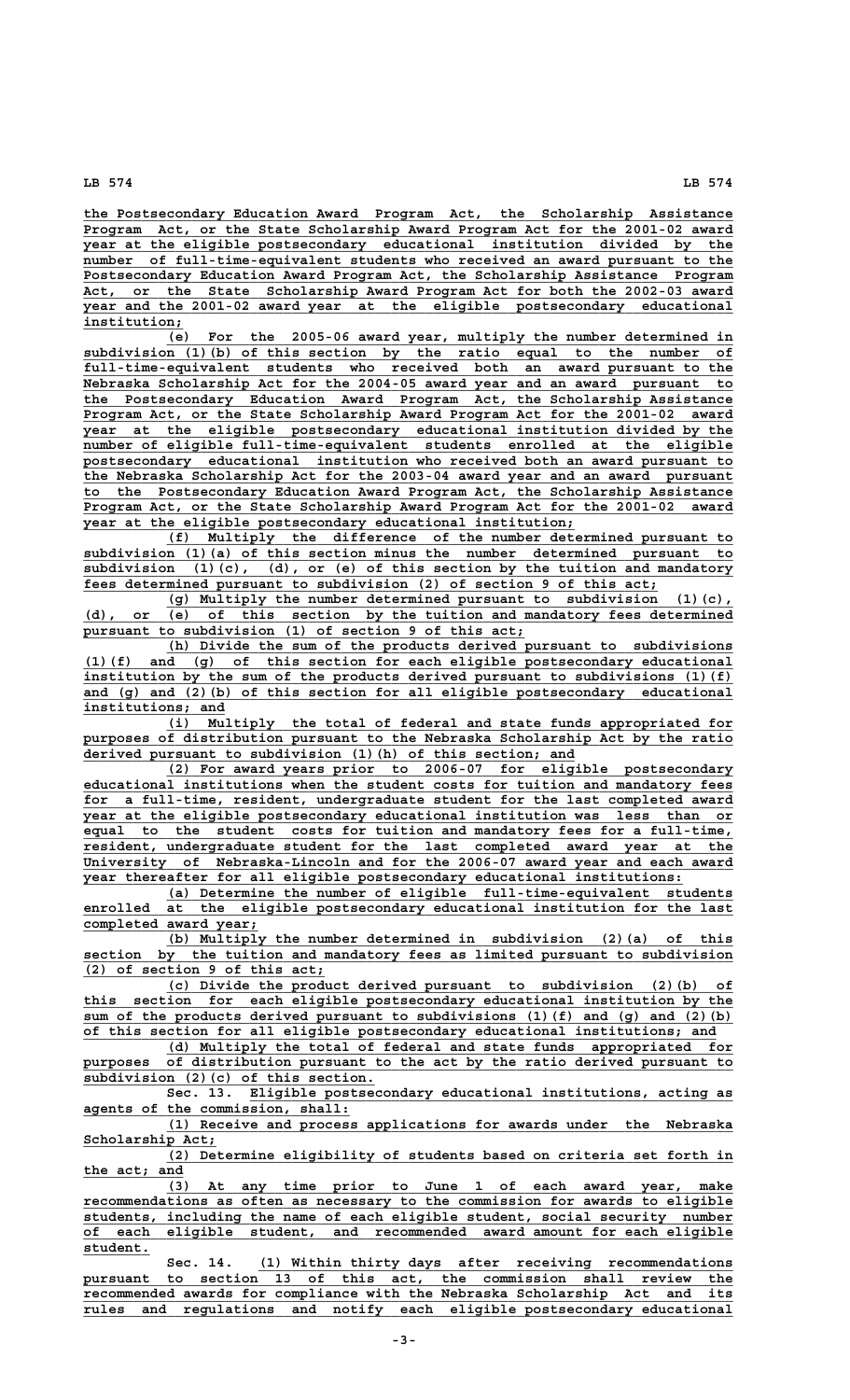**\_\_\_\_\_\_\_\_\_\_\_\_\_\_\_\_\_\_\_\_\_\_\_\_\_\_\_\_\_\_\_\_\_\_\_\_\_\_\_\_\_\_\_\_\_\_\_\_\_\_\_\_\_\_\_\_\_\_\_\_\_\_\_\_\_ institution of the approval or disapproval of recommended awards.**

 **\_\_\_\_\_\_\_\_\_\_\_\_\_\_\_\_\_\_\_\_\_\_\_\_\_\_\_\_\_\_\_\_\_\_\_\_\_\_\_\_\_\_\_\_\_\_\_\_\_\_\_\_\_\_\_\_\_\_\_\_\_\_\_\_\_\_\_\_ (2) The commission shall distribute to each eligible postsecondary \_\_\_\_\_\_\_\_\_\_\_\_\_\_\_\_\_\_\_\_\_\_\_\_\_\_\_\_\_\_\_\_\_\_\_\_\_\_\_\_\_\_\_\_\_\_\_\_\_\_\_\_\_\_\_\_\_\_\_\_\_\_\_\_\_\_\_\_\_\_\_\_\_\_\_\_\_\_ educational institution the total award amount approved for eligible students \_\_\_\_\_\_\_\_\_\_\_\_\_\_\_\_\_\_\_\_\_\_\_\_\_\_\_\_\_\_\_\_\_\_\_\_\_\_\_\_\_\_\_\_\_\_\_\_\_\_\_\_\_\_\_\_\_\_\_\_\_\_\_\_\_\_\_\_\_\_\_\_\_\_\_\_\_\_ at such institution. The eligible postsecondary educational institution shall \_\_\_\_\_\_\_\_\_\_\_\_\_\_\_\_\_\_\_\_\_\_\_\_\_\_\_\_\_\_\_\_\_\_\_\_\_\_\_\_\_\_\_\_\_\_\_\_\_\_\_\_\_\_\_\_\_\_\_\_\_\_\_\_\_\_\_\_\_\_\_\_\_\_\_\_\_\_ act as an agent of the commission to disburse the awards directly to eligible \_\_\_\_\_\_\_\_\_\_\_\_\_\_\_\_\_\_\_\_\_\_\_\_\_\_\_\_\_\_\_ students during the award year.**

 **\_\_\_\_\_\_\_\_\_\_\_\_\_\_\_\_\_\_\_\_\_\_\_\_\_\_\_\_\_\_\_\_\_\_\_\_\_\_\_\_\_\_\_\_\_\_\_\_\_\_\_\_\_\_\_\_\_ Sec. 15. An award may be granted to an eligible student for \_\_\_\_\_\_\_\_\_\_\_\_\_\_\_\_\_\_\_\_\_\_\_\_\_\_\_\_\_\_\_\_\_\_\_\_\_\_\_\_\_\_\_\_\_\_\_\_\_\_\_\_\_\_\_\_\_\_\_\_\_\_\_\_\_\_\_ attendance at an eligible postsecondary educational institution if:**

 **\_\_\_\_\_\_\_\_\_\_\_\_\_\_\_\_\_\_\_\_\_\_\_\_\_\_\_\_\_\_\_\_\_\_\_\_\_\_\_\_\_\_\_\_\_\_\_\_\_\_\_\_\_\_\_\_\_\_\_\_\_\_\_ (1) The eligible student is accepted for enrollment as follows:**

 **\_\_\_\_\_\_\_\_\_\_\_\_\_\_\_\_\_\_\_\_\_\_\_\_\_\_\_\_\_\_\_\_\_\_\_\_\_\_\_\_\_\_\_\_\_\_\_\_\_\_\_\_\_\_\_\_\_\_\_\_\_\_\_\_\_\_\_\_ (a) In the case of an eligible student beginning his or her first \_\_\_\_\_\_\_\_\_\_\_\_\_\_\_\_\_\_\_\_\_\_\_\_\_\_\_\_\_\_\_\_\_\_\_\_\_\_\_\_\_\_\_\_\_\_\_\_\_\_\_\_\_\_\_\_\_\_\_\_\_\_\_\_\_\_\_\_\_\_\_\_\_\_\_\_\_\_ year in attendance at an eligible postsecondary educational institution, such \_\_\_\_\_\_\_\_\_\_\_\_\_\_\_\_\_\_\_\_\_\_\_\_\_\_\_\_\_\_\_\_\_\_\_\_\_\_\_\_\_\_\_\_\_\_\_\_\_\_\_\_\_\_\_\_\_\_\_\_\_\_\_\_\_\_\_\_\_\_\_\_\_\_\_\_\_\_ eligible student has satisfied requirements for admission and has enrolled or \_\_\_\_\_\_\_\_\_\_\_\_\_\_\_\_\_\_\_\_\_\_\_\_\_\_\_\_\_\_\_\_\_\_\_\_\_\_\_\_\_\_\_\_\_\_\_\_\_\_\_\_\_\_\_\_\_\_\_\_\_\_\_\_\_\_\_\_\_\_\_\_\_\_\_\_\_\_ indicated an intent to enroll in an eligible postsecondary educational institution; or \_\_\_\_\_\_\_\_\_\_\_\_\_\_\_**

 **\_\_\_\_\_\_\_\_\_\_\_\_\_\_\_\_\_\_\_\_\_\_\_\_\_\_\_\_\_\_\_\_\_\_\_\_\_\_\_\_\_\_\_\_\_\_\_\_\_\_\_\_\_\_\_\_\_\_\_\_\_\_\_\_\_\_\_\_ (b) In the case of an eligible student enrolled in an eligible \_\_\_\_\_\_\_\_\_\_\_\_\_\_\_\_\_\_\_\_\_\_\_\_\_\_\_\_\_\_\_\_\_\_\_\_\_\_\_\_\_\_\_\_\_\_\_\_\_\_\_\_\_\_\_\_\_\_\_\_\_\_\_\_\_\_\_\_\_\_\_\_\_\_\_\_\_\_ postsecondary educational institution following the successful completion of \_\_\_\_\_\_\_\_\_\_\_\_\_\_\_\_\_\_\_\_\_\_\_\_\_\_\_\_\_\_\_\_\_\_\_\_\_\_\_\_\_\_\_\_\_\_\_\_\_\_\_\_\_\_\_\_\_\_\_\_\_\_\_\_\_\_\_\_\_\_\_\_\_\_\_\_\_\_ the student's first year in attendance, such eligible student continues to \_\_\_\_\_\_\_\_\_\_\_\_\_\_\_\_\_\_\_\_\_\_\_\_\_\_\_\_\_\_\_\_\_\_\_\_\_\_\_\_\_\_\_\_\_\_\_\_\_\_\_\_\_\_\_\_\_\_\_\_\_\_\_\_\_\_\_\_\_\_\_\_\_\_\_\_\_\_ meet the requirements of the Nebraska Scholarship Act and has maintained the**  $minimum$  standards of performance as required by the eligible postsecondary  **\_\_\_\_\_\_\_\_\_\_\_\_\_\_\_\_\_\_\_\_\_\_\_\_\_\_\_\_\_\_\_\_\_\_\_\_\_\_\_\_\_\_\_\_\_\_\_\_\_\_\_\_\_\_\_\_\_\_\_\_\_\_\_\_\_\_ educational institution in which the eligible student is enrolled;**

 **\_\_\_\_\_\_\_\_\_\_\_\_\_\_\_\_\_\_\_\_\_\_\_\_\_\_\_\_\_\_\_\_\_\_\_\_\_\_\_\_\_\_\_\_\_\_\_\_\_\_\_\_\_\_\_\_\_\_\_\_\_\_\_\_\_\_\_\_ (2) The eligible student receiving such award certifies that the \_\_\_\_\_\_\_\_\_\_\_\_\_\_\_\_\_\_\_\_\_\_\_\_\_\_\_\_\_\_\_\_\_\_\_\_\_\_\_\_\_\_\_\_\_\_\_\_\_\_\_\_\_ award will be used only for educational expenses; and**

> **\_\_\_\_\_\_\_\_\_\_\_\_\_\_\_\_\_\_\_\_\_\_\_\_\_\_\_\_\_\_\_\_\_\_\_\_\_\_\_\_\_\_\_\_\_\_\_\_\_\_\_\_\_\_\_\_\_\_\_\_\_\_\_\_\_\_\_\_ (3) The eligible student has complied with the act and its rules and regulations. \_\_\_\_\_\_\_\_\_\_\_\_**

> Sec. 16. If an award recipient discontinues attendance before the end of the award year, the award recipient shall remit any award balance allowable to the eligible postsecondary educational institution in accordance  **\_\_\_\_\_\_\_\_\_\_\_\_\_\_\_\_\_\_\_\_\_\_\_\_\_\_\_\_\_\_\_\_\_\_\_\_\_\_\_\_\_\_\_\_\_\_\_\_\_\_\_\_\_\_\_\_\_\_\_\_\_\_\_\_\_\_\_\_\_\_\_\_\_\_\_\_\_\_ allowable to the eligible postsecondary educational institution in accordance \_\_\_\_\_\_\_\_\_\_\_\_\_\_\_\_\_\_\_\_\_\_\_\_\_\_\_\_\_\_\_\_\_\_\_\_\_\_\_\_\_\_\_\_\_\_\_\_\_\_\_\_\_\_\_\_\_\_\_\_\_\_\_\_\_\_\_\_\_\_\_\_\_\_\_\_\_\_ with such institution's withdrawal policy. The institution shall remit such** award balance to the commission in accordance with such institution's refund  **policy. \_\_\_\_\_\_\_**

Sec. 17. (1) The commission shall:

 **\_\_\_\_\_\_\_\_\_\_\_\_\_\_\_\_\_\_\_\_\_\_\_\_\_\_\_\_\_\_\_\_\_\_\_\_\_\_\_\_\_\_\_\_\_\_\_\_\_\_\_\_\_\_\_\_\_\_\_\_\_\_\_\_\_\_\_\_ (a) Supervise the issuance of public information concerning the \_\_\_\_\_\_\_\_\_\_\_\_\_\_\_\_\_\_\_\_\_\_\_\_\_\_\_\_\_ Nebraska Scholarship Act; and**

 **\_\_\_\_\_\_\_\_\_\_\_\_\_\_\_\_\_\_\_\_\_\_\_\_\_\_\_\_\_\_\_\_\_\_\_\_\_\_\_\_\_\_\_\_\_\_\_\_\_\_\_\_\_\_\_\_\_\_\_\_\_\_\_\_\_\_\_\_ (b) Establish a reasonable and fair appeal procedure for students \_\_\_\_\_\_\_\_\_\_\_\_\_\_\_\_\_\_\_\_\_\_\_\_\_\_\_\_\_\_\_\_\_\_\_\_\_\_\_\_\_\_\_\_\_\_\_\_\_\_\_\_\_\_\_\_\_\_\_\_\_\_\_\_\_\_\_\_\_\_\_\_\_\_\_\_\_\_ adversely affected by the actions of the commission or an eligible \_\_\_\_\_\_\_\_\_\_\_\_\_\_\_\_\_\_\_\_\_\_\_\_\_\_\_\_\_\_\_\_\_\_\_\_\_\_\_\_\_\_\_\_\_\_\_\_\_\_\_\_\_\_\_\_\_\_\_\_\_\_\_\_\_\_\_\_\_\_\_\_\_\_\_\_\_\_ postsecondary educational institution in the distribution of funds or granting \_\_\_\_\_\_\_\_\_\_\_\_\_\_\_\_\_\_\_\_\_\_\_\_\_\_\_\_\_\_ of awards pursuant to the act.**

 **\_\_\_\_\_\_\_\_\_\_\_\_\_\_\_\_\_\_\_\_\_\_\_\_\_\_\_\_\_\_\_\_\_\_\_\_\_\_\_\_\_\_\_\_\_\_\_\_\_\_\_\_\_\_\_\_\_\_\_\_\_\_\_\_\_\_\_\_ (2) The commission may adopt and promulgate rules and regulations \_\_\_\_\_\_\_\_\_\_\_\_\_\_\_\_\_\_\_\_\_\_\_\_\_\_\_\_\_\_\_\_\_\_\_\_\_\_\_\_\_\_\_\_\_\_\_\_\_\_\_\_\_\_\_\_\_\_\_\_\_\_\_\_\_\_\_\_\_\_\_\_\_\_\_\_\_\_ necessary to carry out the act, including such rules and regulations for** maintenance of fiscal controls and fund accounting procedures as may be  **\_\_\_\_\_\_\_\_\_\_\_\_\_\_\_\_\_\_\_\_\_\_\_\_\_\_\_\_\_\_\_\_\_\_\_\_\_\_\_\_\_\_\_\_\_\_\_\_\_\_\_\_\_\_\_\_\_\_\_\_\_\_\_\_\_\_\_\_\_\_\_\_\_\_\_\_\_\_ necessary to assure proper disbursement of funds and to assure that the \_\_\_\_\_\_\_\_\_\_\_\_\_\_\_\_\_\_\_\_\_\_\_\_\_\_\_\_\_\_\_\_\_\_\_\_\_\_\_\_\_\_\_\_\_\_\_\_\_\_\_\_\_\_\_\_\_\_\_\_\_\_\_\_\_\_\_\_\_\_\_\_\_\_\_\_\_\_ eligible postsecondary educational institutions, as agents of the commission,** have complied with the act. Such rules and regulations shall be developed in cooperation with representatives of eligible postsecondary educational  $with$  representatives of eligible postsecondary educational  $\overline{\text{institutions}}$  and shall be designed, to the extent consistent with requirements  **\_\_\_\_\_\_\_\_\_\_\_\_\_\_\_\_\_\_\_\_\_\_\_\_\_\_\_\_\_\_\_\_\_\_\_\_\_\_\_\_\_\_\_\_\_\_\_\_\_\_\_\_\_\_\_\_\_\_\_\_\_\_\_\_\_\_\_\_\_\_\_\_\_\_\_\_\_\_ of the act, to minimize the administrative burden on the eligible \_\_\_\_\_\_\_\_\_\_\_\_\_\_\_\_\_\_\_\_\_\_\_\_\_\_\_\_\_\_\_\_\_\_\_\_\_\_\_\_\_\_\_\_\_\_\_\_\_\_\_\_\_\_\_\_\_\_ postsecondary educational institutions and the commission.**

Sec. 18. Each eligible postsecondary educational institution shall file an annual report with the commission. The report shall document that  **\_\_\_\_\_\_\_\_\_\_\_\_\_\_\_\_\_\_\_\_\_\_\_\_\_\_\_\_\_\_\_\_\_\_\_\_\_\_\_\_\_\_\_\_\_\_\_\_\_\_\_\_\_\_\_\_\_\_\_\_\_\_\_\_\_\_\_\_\_\_\_\_\_\_\_\_\_\_ students receiving awards under the Nebraska Scholarship Act have met the \_\_\_\_\_\_\_\_\_\_\_\_\_\_\_\_\_\_\_\_\_\_\_\_\_\_\_\_\_\_\_\_\_\_\_\_\_\_\_\_\_\_\_\_\_\_\_\_\_\_\_\_\_\_\_\_\_\_\_\_\_\_\_\_\_\_\_\_\_\_\_\_\_\_\_\_\_\_ eligibility standards and requirements established in the act and rules and \_\_\_\_\_\_\_\_\_\_\_\_\_\_\_\_\_\_\_\_\_\_\_\_\_\_\_\_\_\_\_\_\_\_\_\_\_\_\_\_\_\_\_\_\_\_\_\_\_\_\_\_\_\_\_\_\_\_\_\_\_\_\_\_\_\_\_\_\_\_\_\_\_\_\_\_\_\_ regulations. The report shall include an accounting of all state-funded or \_\_\_\_\_\_\_\_\_\_\_\_\_\_\_\_\_\_\_\_\_\_\_\_\_\_\_\_\_\_\_\_\_\_\_\_\_\_\_\_\_\_\_\_\_\_\_\_\_\_\_\_\_\_\_\_\_\_\_\_\_\_\_\_\_\_\_\_\_\_\_\_\_\_\_\_\_\_ federally funded student financial aid awarded by the eligible postsecondary \_\_\_\_\_\_\_\_\_\_\_\_\_\_\_\_\_\_\_\_\_\_\_\_\_\_\_\_\_\_\_\_\_\_\_\_\_\_\_\_\_\_\_\_\_\_\_\_\_\_\_\_\_\_\_\_\_\_\_\_\_\_\_\_\_\_\_\_\_\_\_\_\_\_\_\_\_\_ educational institution in the previous fiscal year. The report may include** other data, including the unmet need as defined by the commission for all  **\_\_\_\_\_\_\_\_\_\_\_\_\_\_\_\_\_\_\_\_\_\_\_\_\_\_\_\_\_\_\_\_\_\_\_\_\_\_\_\_\_\_\_\_\_\_\_\_\_\_\_\_\_\_\_\_\_\_\_\_\_\_\_\_\_\_\_\_\_\_\_\_\_\_\_\_\_\_ Federal-Pell-Grant-eligible students at each eligible postsecondary educational institution. \_\_\_\_\_\_\_\_\_\_\_\_\_\_\_\_\_\_\_\_\_\_\_\_**

 **\_\_\_\_\_\_\_\_\_\_\_\_\_\_\_\_\_\_\_\_\_\_\_\_\_\_\_\_\_\_\_\_\_\_\_\_\_\_\_\_\_\_\_\_\_\_\_\_\_\_\_\_\_\_\_\_\_\_ Sec. 19. The Nebraska Scholarship Act does not grant any authority \_\_\_\_\_\_\_\_\_\_\_\_\_\_\_\_\_\_\_\_\_\_\_\_\_\_\_\_\_\_\_\_\_\_\_\_\_\_\_\_\_\_\_\_\_\_\_\_\_\_\_\_\_\_\_\_\_\_\_\_\_\_\_\_\_\_\_\_\_\_\_\_\_\_\_\_\_\_ to the commission to (1) control or influence the policies of any eligible \_\_\_\_\_\_\_\_\_\_\_\_\_\_\_\_\_\_\_\_\_\_\_\_\_\_\_\_\_\_\_\_\_\_\_\_\_\_\_\_\_\_\_\_\_\_\_\_\_\_\_\_\_\_\_\_\_\_\_\_\_\_\_\_\_\_\_\_\_\_\_\_\_\_\_\_\_\_ postsecondary educational institution because such institution accepts \_\_\_\_\_\_\_\_\_\_\_\_\_\_\_\_\_\_\_\_\_\_\_\_\_\_\_\_\_\_\_\_\_\_\_\_\_\_\_\_\_\_\_\_\_\_\_\_\_\_\_\_\_\_\_\_\_\_\_\_\_\_\_\_\_\_\_\_\_\_\_\_\_\_\_\_\_\_ students who receive awards or (2) require any eligible postsecondary \_\_\_\_\_\_\_\_\_\_\_\_\_\_\_\_\_\_\_\_\_\_\_\_\_\_\_\_\_\_\_\_\_\_\_\_\_\_\_\_\_\_\_\_\_\_\_\_\_\_\_\_\_\_\_\_\_\_\_\_\_\_\_\_\_\_\_\_\_\_\_\_\_\_\_\_\_\_ educational institution to enroll any student receiving an award or, once**  $admitted, to continue in such institution any student receiving an award.$ 

 **\_\_\_\_\_\_\_\_\_\_\_\_\_\_\_\_\_\_\_\_\_\_\_\_\_\_\_\_\_\_\_\_\_\_\_\_\_\_\_\_\_\_\_\_\_\_\_\_\_\_\_\_\_\_\_ Sec. 20. The Nebraska Scholarship Fund is created. Money in the \_\_\_\_\_\_\_\_\_\_\_\_\_\_\_\_\_\_\_\_\_\_\_\_\_\_\_\_\_\_\_\_\_\_\_\_\_\_\_\_\_\_\_\_\_\_\_\_\_\_\_\_\_\_\_\_\_\_\_\_\_\_\_\_\_\_\_\_\_\_\_\_\_\_\_\_\_\_ fund shall include amounts transferred from the State Lottery Operation Trust** Fund pursuant to section 9-812. For fiscal years 2003-04 and 2004-05, two  **\_\_\_\_\_\_\_\_\_\_\_\_\_\_\_\_\_\_\_\_\_\_\_\_\_\_\_\_\_\_\_\_\_\_\_\_\_\_\_\_\_\_\_\_\_\_\_\_\_\_\_\_\_\_\_\_\_\_\_\_\_\_\_\_\_\_\_\_\_\_\_\_\_\_\_\_\_\_ million dollars shall be used to carry out the Nebraska Scholarship Act, and \_\_\_\_\_\_\_\_\_\_\_\_\_\_\_\_\_\_\_\_\_\_\_\_\_\_\_\_\_\_\_\_\_\_\_\_\_\_\_\_\_\_\_\_\_\_\_\_\_\_\_\_\_\_\_\_\_\_\_\_\_\_\_\_\_\_\_\_\_\_\_\_\_\_\_\_\_\_ the remainder accruing to the Nebraska Scholarship Fund shall be transferred \_\_\_\_\_\_\_\_\_\_\_\_\_\_\_\_\_\_\_\_\_\_\_\_\_\_\_\_\_\_\_\_\_\_\_\_\_\_\_\_\_\_\_\_\_\_\_\_\_\_\_\_\_\_\_\_\_\_\_\_\_\_\_\_\_\_\_\_\_\_\_\_\_\_\_\_\_\_ to the General Fund. For fiscal year 2005-06, two million five hundred \_\_\_\_\_\_\_\_\_\_\_\_\_\_\_\_\_\_\_\_\_\_\_\_\_\_\_\_\_\_\_\_\_\_\_\_\_\_\_\_\_\_\_\_\_\_\_\_\_\_\_\_\_\_\_\_\_\_\_\_\_\_\_\_\_\_\_\_\_\_\_\_\_\_\_\_\_\_ thousand dollars shall be used to carry out the Nebraska Scholarship Act, and \_\_\_\_\_\_\_\_\_\_\_\_\_\_\_\_\_\_\_\_\_\_\_\_\_\_\_\_\_\_\_\_\_\_\_\_\_\_\_\_\_\_\_\_\_\_\_\_\_\_\_\_\_\_\_\_\_\_\_\_\_\_\_\_\_\_\_\_\_\_\_\_\_\_\_\_\_\_ the remainder accruing to the Nebraska Scholarship Fund shall be transferred \_\_\_\_\_\_\_\_\_\_\_\_\_\_\_\_\_\_\_\_\_\_\_\_\_\_\_\_\_\_\_\_\_\_\_\_\_\_\_\_\_\_\_\_\_\_\_\_\_\_\_\_\_\_\_\_\_\_\_\_\_\_\_\_\_\_\_\_\_\_\_\_\_\_\_\_\_\_ to the General Fund. For fiscal year 2006-07 and each fiscal year thereafter,**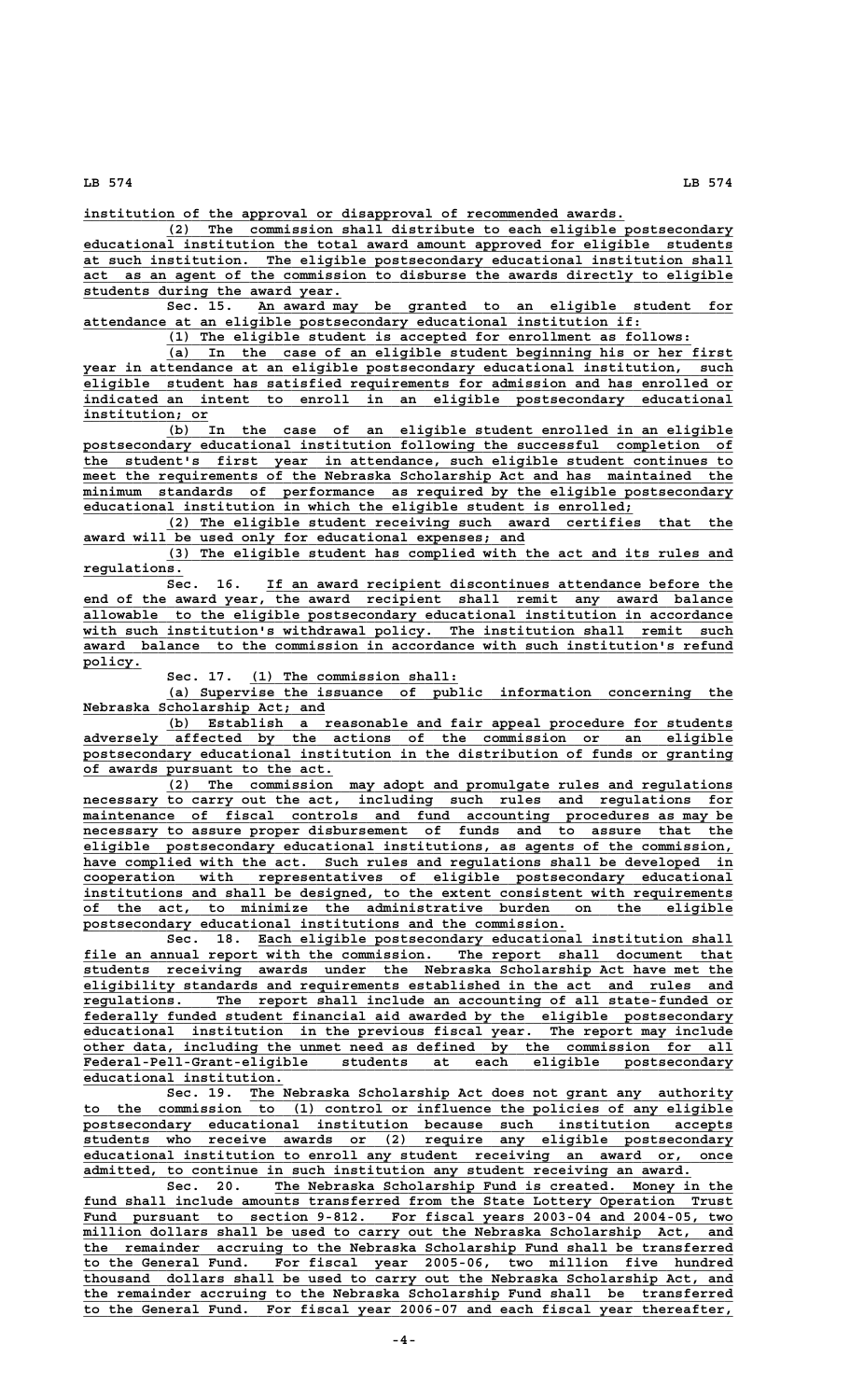**\_\_\_\_\_\_\_\_\_\_\_\_\_\_\_\_\_\_\_\_\_\_\_\_\_\_\_\_\_\_\_\_\_\_\_\_\_\_\_\_\_\_\_\_\_\_\_\_\_\_\_\_\_\_\_\_\_\_\_\_\_\_\_\_\_\_\_\_\_\_\_\_\_\_\_\_\_\_ all amounts accruing to the Nebraska Scholarship Fund shall be used to carry \_\_\_\_\_\_\_\_\_\_\_\_\_\_\_\_\_\_\_\_\_\_\_\_\_\_\_\_\_\_\_\_\_\_\_\_\_\_\_\_\_\_\_\_\_\_\_\_\_\_\_\_\_\_\_\_\_\_\_\_\_\_\_\_\_\_\_\_\_\_\_\_\_\_\_\_\_\_ out the Nebraska Scholarship Act. Any money in the fund available for \_\_\_\_\_\_\_\_\_\_\_\_\_\_\_\_\_\_\_\_\_\_\_\_\_\_\_\_\_\_\_\_\_\_\_\_\_\_\_\_\_\_\_\_\_\_\_\_\_\_\_\_\_\_\_\_\_\_\_\_\_\_\_\_\_\_\_\_\_\_\_\_\_\_\_\_\_\_ investment shall be invested by the state investment officer pursuant to the \_\_\_\_\_\_\_\_\_\_\_\_\_\_\_\_\_\_\_\_\_\_\_\_\_\_\_\_\_\_\_\_\_\_\_\_\_\_\_\_\_\_\_\_\_\_\_\_\_\_\_\_\_\_\_\_\_\_\_\_\_\_\_\_\_\_\_\_\_\_\_\_\_\_\_ Nebraska Capital Expansion Act and the Nebraska State Funds Investment Act.**

**Sec. 21. Section 9-812, Revised Statutes Supplement, 2002, as amended by section 1, Legislative Bill 367, Ninety-eighth Legislature, First Session, 2003, is amended to read:**

**9-812. (1) All money received from the operation of lottery games conducted pursuant to the State Lottery Act in Nebraska shall be credited to the State Lottery Operation Trust Fund, which fund is hereby created. All payments of expenses of the operation of the lottery games shall be made from the State Lottery Operation Cash Fund. In accordance with legislative appropriations, money for payments for expenses of the division shall be transferred from the State Lottery Operation Trust Fund to the State Lottery Operation Cash Fund, which fund is hereby created. All money necessary for the payment of lottery prizes shall be transferred from the State Lottery Operation Trust Fund to the State Lottery Prize Trust Fund, which fund is hereby created. The amount used for the payment of lottery prizes shall not be less than forty percent of the dollar amount of the lottery tickets which \_\_\_\_\_\_\_\_\_\_\_\_\_\_\_\_\_\_\_\_\_\_\_\_\_\_\_\_\_\_\_\_\_\_\_\_\_\_\_\_\_\_\_\_\_\_\_\_\_\_\_\_\_\_\_\_\_ have been sold. Until October 1, 2003, at least twenty-five percent and \_\_\_\_\_\_\_\_\_ ————————— beginning Beginning October 1, 2003, and until January 1, 2008, a portion of the dollar amount of the lottery tickets which have been sold on an annualized basis shall be transferred from the State Lottery Operation Trust Fund to the \_\_\_\_\_\_\_\_\_\_\_\_\_\_\_\_\_\_\_\_\_\_\_\_\_\_\_\_\_\_\_\_\_ Education Innovation Fund, the Nebraska Scholarship Fund, the Nebraska Environmental Trust Fund, and the Compulsive Gamblers Assistance Fund, except that the dollar amount transferred shall not be less than the dollar amount transferred to the funds in fiscal year 2002-03. On and after January 1, 2008, at least twenty-five percent of the dollar amount of the lottery tickets which have been sold on an annualized basis shall be transferred from the** State Lottery Operation Trust Fund to the Education Innovation Fund, the  **\_\_\_\_\_\_\_\_\_\_\_\_\_\_\_\_\_\_\_\_\_\_\_\_\_\_ Nebraska Scholarship Fund, the Nebraska Environmental Trust Fund, and the Compulsive Gamblers Assistance Fund. Of the money available to be transferred \_\_\_\_\_\_\_\_\_\_\_\_\_\_\_\_\_\_\_\_\_\_\_\_\_\_\_\_\_\_ to the Education Innovation Fund, the Nebraska Scholarship Fund, the Nebraska Environmental Trust Fund, and the Compulsive Gamblers Assistance Fund, the first five hundred thousand dollars shall be transferred to the Compulsive Gamblers Assistance Fund to be used as provided in sections 83-162.01 to** 83-162.04. Thereafter, forty-nine and one-half Twenty-four and three-fourths **percent of the money remaining after the payment of prizes and operating expenses and the initial transfer to the Compulsive Gamblers Assistance Fund** shall be transferred to the Education Innovation Fund. Twenty-four and  **\_\_\_\_\_\_\_\_\_\_\_\_\_\_\_\_\_\_\_\_\_\_\_\_\_\_\_\_\_\_\_\_\_\_\_\_\_\_\_\_\_\_\_\_\_\_\_\_\_\_\_\_\_\_\_\_\_\_\_\_\_\_\_\_\_\_\_\_\_\_\_\_\_\_\_\_\_\_ three-fourths percent of the money remaining after the payment of prizes and \_\_\_\_\_\_\_\_\_\_\_\_\_\_\_\_\_\_\_\_\_\_\_\_\_\_\_\_\_\_\_\_\_\_\_\_\_\_\_\_\_\_\_\_\_\_\_\_\_\_\_\_\_\_\_\_\_\_\_\_\_\_\_\_\_\_\_\_\_\_\_\_\_\_\_\_\_\_ operating expenses and the initial transfer to the Compulsive Gamblers \_\_\_\_\_\_\_\_\_\_\_\_\_\_\_\_\_\_\_\_\_\_\_\_\_\_\_\_\_\_\_\_\_\_\_\_\_\_\_\_\_\_\_\_\_\_\_\_\_\_\_\_\_\_\_\_\_\_\_\_\_\_\_\_\_\_\_\_\_\_\_\_\_\_\_\_\_\_ Assistance Fund shall be transferred to the Nebraska Scholarship Fund.** Assistance Fund shall be transferred to the Nebraska Scholarship Fund.<br>Forty-nine and one-half percent of the money remaining after the payment of **prizes and operating expenses and the initial transfer to the Compulsive Gamblers Assistance Fund shall be transferred to the Nebraska Environmental Trust Fund to be used as provided in the Nebraska Environmental Trust Act. One percent of the money remaining after the payment of prizes and operating expenses and the initial transfer to the Compulsive Gamblers Assistance Fund shall be transferred to the Compulsive Gamblers Assistance Fund to be used as provided in sections 83-162.01 to 83-162.04.**

**(2) The Education Innovation Fund is hereby created. At least seventy-five percent of the lottery proceeds allocated to the Education Innovation Fund shall be available for disbursement. For each fiscal year except fiscal years 2003-04 and 2004-05, the Education Innovation Fund shall** be allocated in the following manner: Up to ten twenty percent to fund the **mentor teacher program pursuant to the Quality Education Accountability Act; up to sixty percent as quality education incentives pursuant to the act, up to —————— \_\_\_\_\_ twenty forty percent to the Attracting Excellence to Teaching Program Cash** Fund to fund the Attracting Excellence to Teaching Program Act; and up to ten  **\_\_\_\_\_ forty percent of the fund shall be allocated by the Governor. For fiscal years 2003-04 and 2004-05, the Education Innovation Fund shall be allocated to the General Fund after operating expenses for the Excellence in Education Council are deducted.**

> **Allocations by the Governor shall be through incentive grants to encourage the development of strategic school improvement plans by school districts for accomplishing high performance learning and to encourage schools to establish innovations in programs or practices that result in restructuring of school organization, school management, and instructional programs which bring about improvement in the quality of education. Such incentive grants allocated by the Governor are intended to provide selected school districts, teachers or groups of teachers, nonprofit educational organizations,**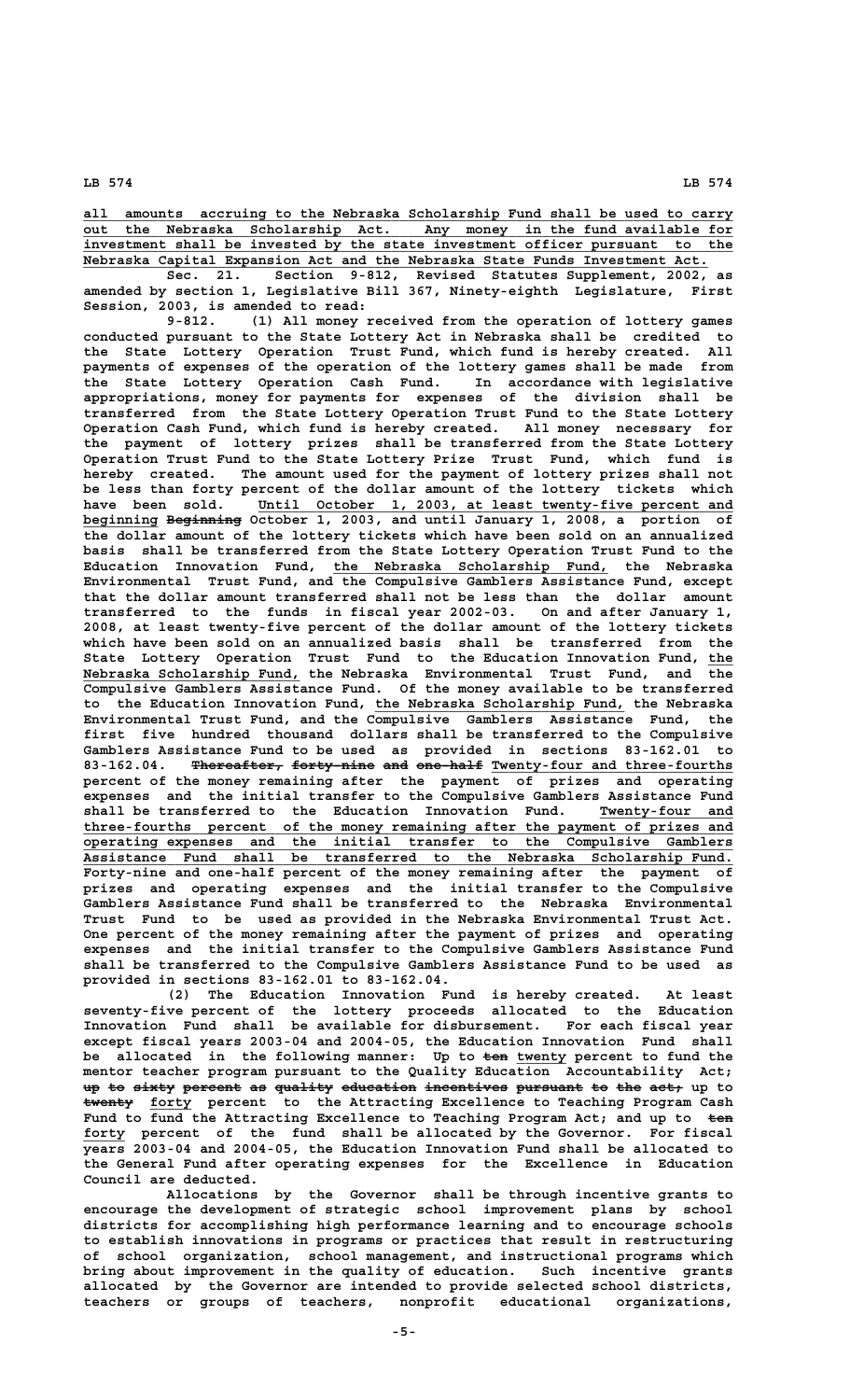**educational service units, or cooperatives funding for the allowable costs of implementing pilot projects and model programs.**

**From the funds allocated by the Governor, minigrants shall be available to school districts to support the development of strategic school improvement plans which shall include statements of purposes and goals for the districts. The plans shall also include the specific statements of improvement or strategic initiatives designed to improve quality learning for every student.**

**In addition to the minigrants granted for the development of strategic school improvement plans, school districts with annual budget expenditures of three hundred fifty thousand dollars or less are eligible for minigrants from the funds allocated by the Governor for the purposes allowed in subdivisions (2)(a) through (q) of this section. The amount of this type of minigrant shall not exceed five thousand dollars. The school district shall present a curriculum support plan with its application for the grant. The curriculum support plan must show how the district is working to achieve one or more of the allowed purposes and how the grant will be used to directly advance the plan to achieve one or more of these purposes. The plan must be signed by the school administrator and a school board representative. The application for the grant shall be brief. The Excellence in Education Council shall select the recipients of this type of minigrant and shall administer such minigrants.**

**From the funds allocated by the Governor, major competitive grants shall be available to support innovative programs which are directly related to the strategic school improvement plans. The development of a strategic school improvement plan by a school district shall be required before a grant is awarded. Annual reports shall be made by program recipients documenting the effectiveness of the program in improving the quality of education as designed in the strategic school improvement plans. Special consideration shall be given to plans which contain public or private matching funds and cooperative agreements, including agreements for in-kind services. Purposes for which such major competitive grants would be offered shall include:**

**(a) Professional staff development programs to provide funds for teacher and administrator training and continuing education to upgrade teaching and administrative skills;**

**(b) The development of strategic school improvement plans by school districts;**

**(c) Educational technology assistance to public schools for the purchase and operation of computers, telecommunications equipment and services, and other forms of technological innovation which may enhance classroom teaching, instructional management, and districtwide administration. Telecommunications equipment, services, and forms of technical innovation shall be approved only after review by the technical panel created in section 86-521;**

**(d) An educational accountability program to develop an educational indicators system to measure the performance and outcomes of public schools and to ensure efficiency in operations;**

**(e) Alternative programs for students, including underrepresented groups, at-risk students, and dropouts;**

**(f) Programs that demonstrate improvement of student performance against valid national and international achievement standards;**

**(g) Early childhood and parent education which emphasizes child development;**

**(h) Programs using decisionmaking models that increase involvement of parents, teachers, and students in school management;**

**(i) Increased involvement of the community in order to achieve increased confidence in and satisfaction with its schools;**

**(j) Development of magnet or model programs designed to facilitate desegregation;**

**(k) Programs that address family and social issues impairing the learning productivity of students;**

**(l) Programs enhancing critical and higher-order thinking capabilities;**

**(m) Programs which produce the quality of education necessary to guarantee a competitive work force;**

**(n) Programs designed to increase productivity of staff and students through innovative use of time;**

**(o) Training programs designed to benefit teachers at all levels of education by increasing their ability to work with educational technology in the classroom;**

**(p) Approved accelerated or differentiated curriculum programs under sections 79-1106 to 79-1108.03; and**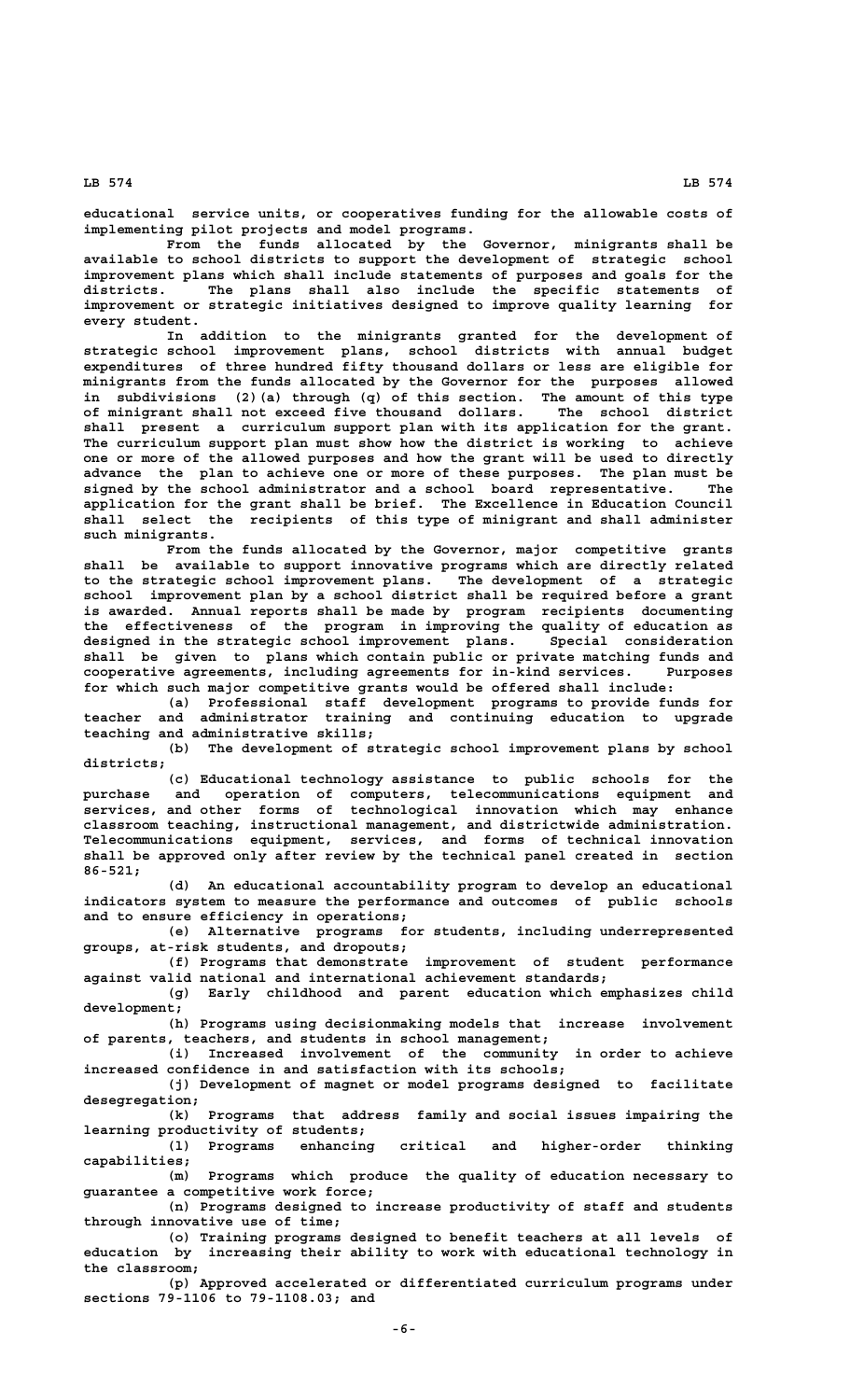**(q) Programs for children from birth to age twenty-one years with disabilities receiving special education under the Special Education Act and children from birth to age twenty-one years needing support services as defined in section 79-1125.01, which programs demonstrate improved outcomes for children from birth to age twenty-one years through emphasis on prevention and collaborative planning.**

**The Governor shall establish the Excellence in Education Council. The Governor shall appoint eleven members to the council including representatives of educational organizations, postsecondary educational institutions, the business community, and the general public, members of school boards and parent education associations, school administrators, and at least four teachers who are engaged in classroom teaching. The State Department of Education shall provide staff support for the council to administer the Education Innovation Fund, including the Quality Education Accountability Act. The council shall have the following powers and duties:**

**(i) In consultation with the department, develop and publish criteria for the awarding of incentive grants allocated by the Governor for programs pursuant to this subsection, including minigrants;**

**(ii) Provide recommendations to the Governor regarding the selection of projects to be funded and the distribution and duration of project funding; (iii) Establish standards, formats, procedures, and timelines for**

**the successful implementation of approved programs funded by incentive grants allocated by the Governor from the Education Innovation Fund;**

**(iv) Assist school districts in determining the effectiveness of the innovations in programs and practices and measure the subsequent degree of improvement in the quality of education;**

**(v) Consider the reasonable distribution of funds across the state and all classes of school districts;**

**(vi) Carry out its duties pursuant to the Quality Education Accountability Act; and**

**(vii) Provide annual reports to the Governor concerning programs funded by the fund. Each report shall include the number of applicants and approved applicants, an overview of the various programs, objectives, and anticipated outcomes, and detailed reports of the cost of each program.**

**To assist the council in carrying out its duties, the State Board of Education shall, in consultation with the council, adopt and promulgate rules and regulations establishing criteria, standards, and procedures regarding the selection and administration of programs funded from the Education Innovation Fund, including the Quality Education Accountability Act.**

**(3) Recipients of incentive grants allocated by the Governor from the Education Innovation Fund shall be required to provide, upon request, such data relating to the funded programs and initiatives as the Governor deems necessary.**

**(4) Any money in the State Lottery Operation Trust Fund, the State Lottery Operation Cash Fund, the State Lottery Prize Trust Fund, or the Education Innovation Fund available for investment shall be invested by the state investment officer pursuant to the Nebraska Capital Expansion Act and the Nebraska State Funds Investment Act.**

**(5) Unclaimed prize money on a winning lottery ticket shall be retained for a period of time prescribed by rules and regulations. If no claim is made within such period, the prize money shall be used at the discretion of the Tax Commissioner for any of the purposes prescribed in this section.**

**Sec. 22. Section 9-836.01, Revised Statutes Supplement, 2002, is amended to read:**

**9-836.01. The division may endorse and sell for profit tangible personal property related to the lottery. Any money received as profit by the division pursuant to this section shall be remitted to the State Treasurer for credit to the State Lottery Operation Trust Fund to be distributed to the \_\_\_\_\_\_\_\_\_\_\_\_\_\_\_\_\_\_\_\_\_\_\_\_\_\_\_\_\_\_\_\_\_ Education Innovation Fund, the Nebraska Scholarship Fund, the Nebraska Environmental Trust Fund, and the Compulsive Gamblers Assistance Fund pursuant to the requirements of section 9-812.**

**Sec. 23. Section 71-17,104, Revised Statutes Supplement, 2002, is amended to read:**

**71-17,104. (1) To qualify for a loan under the Nursing Student Loan Act, a student shall be a resident of Nebraska, intend to practice in Nebraska, be motivated to practice in Nebraska, and have substantial financial**  $need.$  For purposes of this section, substantial financial need means the  **\_\_\_\_\_\_\_\_\_\_\_\_\_\_\_\_\_\_\_\_\_\_\_\_\_\_\_\_\_\_\_\_\_\_\_\_\_\_\_\_\_\_\_\_\_\_\_\_\_\_\_\_\_\_\_\_\_\_\_\_\_\_\_\_\_\_\_\_\_\_\_\_\_\_\_\_\_\_ difference between the student's financial resources available, including \_\_\_\_\_\_\_\_\_\_\_\_\_\_\_\_\_\_\_\_\_\_\_\_\_\_\_\_\_\_\_\_\_\_\_\_\_\_\_\_\_\_\_\_\_\_\_\_\_\_\_\_\_\_\_\_\_\_\_\_\_\_\_\_\_\_\_\_\_\_\_\_\_\_\_\_\_\_ those available from parents, a parent, a guardian, or a spouse, and the \_\_\_\_\_\_\_\_\_\_\_\_\_\_\_\_\_\_\_\_\_\_\_\_\_\_\_\_\_\_\_\_\_\_\_\_\_\_\_\_\_\_\_\_\_\_\_\_\_\_\_\_\_\_\_\_\_\_\_\_\_\_\_\_\_\_\_\_\_\_\_\_\_\_\_\_\_\_ student's anticipated educational expenses while attending the approved**  $\frac{musing~program,~ taking~into~account~that:}{}$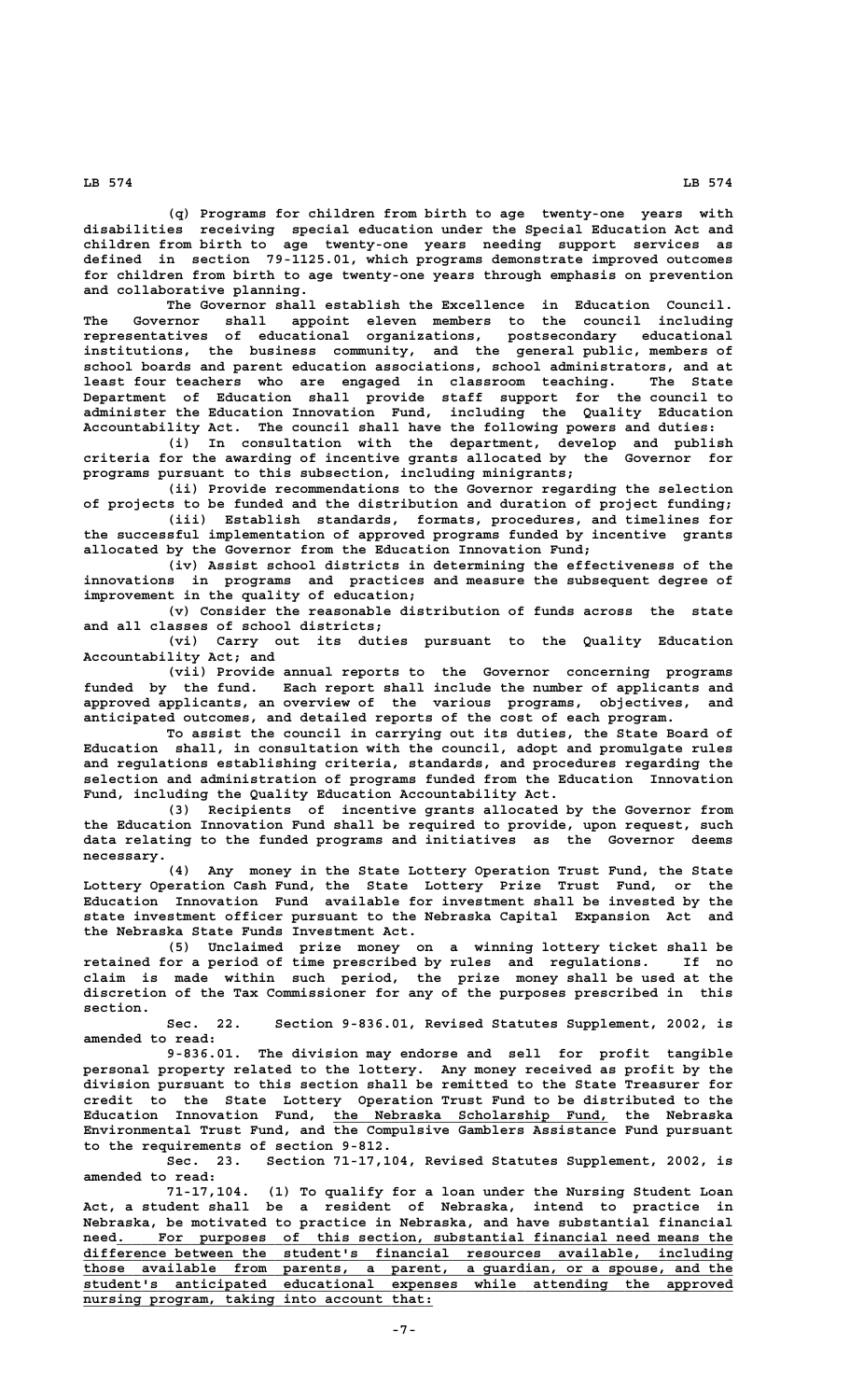**(a)** In determining whether a dependent student has substantial<br>financial need, the following factors shall be considered: (i) Serious family<br>illness: (ii) the number of need, the following factors shall be considered: (i) Serious family illness; (ii) the number of dependent children of the student's parents; (iii)  **\_\_\_\_\_\_\_\_\_\_\_\_\_\_\_\_\_\_\_\_\_\_\_\_\_\_\_\_\_\_\_\_\_\_\_\_\_\_\_\_\_\_\_\_\_\_\_\_\_\_\_\_\_\_\_\_\_\_\_\_\_\_\_\_\_\_\_\_\_\_\_\_\_\_\_\_\_\_ the number of such dependent children attending institutions of higher \_\_\_\_\_\_\_\_\_\_\_\_\_\_\_\_\_\_\_\_\_\_\_\_\_\_\_\_\_\_\_\_\_\_\_\_\_\_\_\_\_\_\_\_\_\_\_\_\_\_\_\_\_\_\_\_\_\_\_\_\_\_\_\_\_\_\_\_\_\_\_\_\_\_\_\_\_\_ education; and (iv) such other circumstances as may affect the ability of the \_\_\_\_\_\_\_\_\_\_\_\_\_\_\_\_\_\_\_\_\_\_\_\_\_\_\_\_\_\_\_\_\_\_\_\_\_\_\_\_\_\_\_\_\_\_\_\_\_\_\_\_\_\_\_\_\_\_\_\_\_\_\_\_\_\_\_\_\_\_\_\_\_\_\_\_\_\_ student and student's parents to contribute toward the cost of the student's** education; and

 **\_\_\_\_\_\_\_\_\_\_\_\_\_\_\_\_\_\_\_\_\_\_\_\_\_\_\_\_\_\_\_\_\_\_\_\_\_\_\_\_\_\_\_\_\_\_\_\_\_\_\_\_\_\_\_\_\_\_\_\_\_\_\_\_\_\_\_\_ (b) In determining whether an independent or self-supporting student \_\_\_\_\_\_\_\_\_\_\_\_\_\_\_\_\_\_\_\_\_\_\_\_\_\_\_\_\_\_\_\_\_\_\_\_\_\_\_\_\_\_\_\_\_\_\_\_\_\_\_\_\_\_\_\_\_\_\_\_\_\_\_\_\_\_\_\_\_\_\_\_\_\_\_\_\_\_ has substantial financial need, the following factors shall be considered: (i) \_\_\_\_\_\_\_\_\_\_\_\_\_\_\_\_\_\_\_\_\_\_\_\_\_\_\_\_\_\_\_\_\_\_\_\_\_\_\_\_\_\_\_\_\_\_\_\_\_\_\_\_\_\_\_\_\_\_\_\_\_\_\_\_\_\_\_\_\_\_\_\_\_\_\_\_\_\_ Any serious illness in the student's family; (ii) the number of dependent \_\_\_\_\_\_\_\_\_\_\_\_\_\_\_\_\_\_\_\_\_\_\_\_\_\_\_\_\_\_\_\_\_\_\_\_\_\_\_\_\_\_\_\_\_\_\_\_\_\_\_\_\_\_\_\_\_\_\_\_\_\_\_\_\_\_\_\_\_\_\_\_\_\_\_\_\_\_ children of the student; (iii) the number of such dependent children attending \_\_\_\_\_\_\_\_\_\_\_\_\_\_\_\_\_\_\_\_\_\_\_\_\_\_\_\_\_\_\_\_\_\_\_\_\_\_\_\_\_\_\_\_\_\_\_\_\_\_\_\_\_\_\_\_\_\_\_\_\_\_\_\_\_\_\_\_\_\_\_\_\_\_\_\_\_\_ institutions of higher education; and (iv) such other circumstances as may \_\_\_\_\_\_\_\_\_\_\_\_\_\_\_\_\_\_\_\_\_\_\_\_\_\_\_\_\_\_\_\_\_\_\_\_\_\_\_\_\_\_\_\_\_\_\_\_\_\_\_\_\_\_\_\_\_\_\_\_\_\_\_\_\_\_\_\_\_\_\_\_\_\_\_\_\_\_ affect the ability of the student or spouse to contribute toward the cost of** the student's education. as defined in section 85-990.

**(2) Each recipient of a loan under the act shall agree to engage in the practice of nursing in the State of Nebraska for the equivalent of one year of full-time practice for each year a loan is received.**

**(3) Each approved nursing program shall forward to the department the names of the qualified students recommended to receive loans under the act, based on the criteria specified in subsections (1) and (2) of this section, and any other information and documentation the department deems necessary.**

**Sec. 24. Section 71-5715, Revised Statutes Supplement, 2002, is amended to read:**

**71-5715. (1) The Teen Tobacco Education and Prevention Project is created. The purpose of the project is to provide scholarships for high school students who design creative project proposals to aid in the prevention, reduction, and cessation of teen smoking and to provide award money for the sponsors of such proposals.**

**(2) The Teen Tobacco Education and Prevention Project Committee is created. The committee shall develop criteria for the submission of project proposals and shall select winning project proposals pursuant to subsection (4) of this section and rules and regulations adopted and promulgated under this section. The committee shall be appointed by the Governor and shall have no more than fifteen members. Committee members shall include (a) high school teachers or advisors, (b) one high school student from each category of school listed in subsection (4) of this section, (c) a physician, (d) persons with advertising or broadcasting expertise, (e) tobacco control advocates, (f) public health representatives, and (g) business persons. Any vacancy on the committee shall be filled in the same manner as the initial appointment. The Department of Health and Human Services shall provide staff support for the committee. Committee members shall be reimbursed for their actual and necessary expenses as provided in sections 81-1174 to 81-1177.**

**(3) On or before December 31 of each year prior to 2003, high school \_\_\_\_\_\_\_\_\_\_\_\_\_ students who reside or attend school in Nebraska may submit project proposals to the committee. Each project proposal shall be designed and developed, by no more than four high school students, to be implemented statewide or in the school, community, or geographic area where such students reside or attend school. Project proposals may include programs, advertisement campaigns, small group projects, conferences, seminars, billboards, pamphlets, productions, television advertisements, radio advertisements, promotional ideas, or any other innovative concept the purpose of which is to help reduce, prevent, or stop teen smoking. The budget for each project proposal shall not exceed one hundred thousand dollars. The Department of Health and Human Services shall use all reasonable efforts to promote the program and shall provide at least one application to each high school in the state.**

 **\_\_\_\_\_\_\_\_\_\_\_\_\_\_\_ (4) By March 1 of each year prior to 2004, the committee shall select four winning project proposals from among those submitted: (a) One from a school with a membership of less than one hundred twenty-five students in grades nine through twelve, (b) one from a school with a membership of less than three hundred twenty but at least one hundred twenty-five students in grades nine through twelve, (c) one from a school with a membership of less than one thousand fifty but at least three hundred twenty students in grades nine through twelve, and (d) one from a school with a membership of one thousand fifty or more students in grades nine through twelve. The designers of the winning project proposals shall each be awarded a five-thousand-dollar scholarship and shall oversee the implementation of such project proposals statewide or in their school, community, or geographic area. The sponsor of each winning project proposal shall also be awarded five thousand dollars. The Department of Health and Human Services shall oversee and administer the sponsorship awards provided in this section.**

**(5) The Department of Health and Human Services shall adopt and**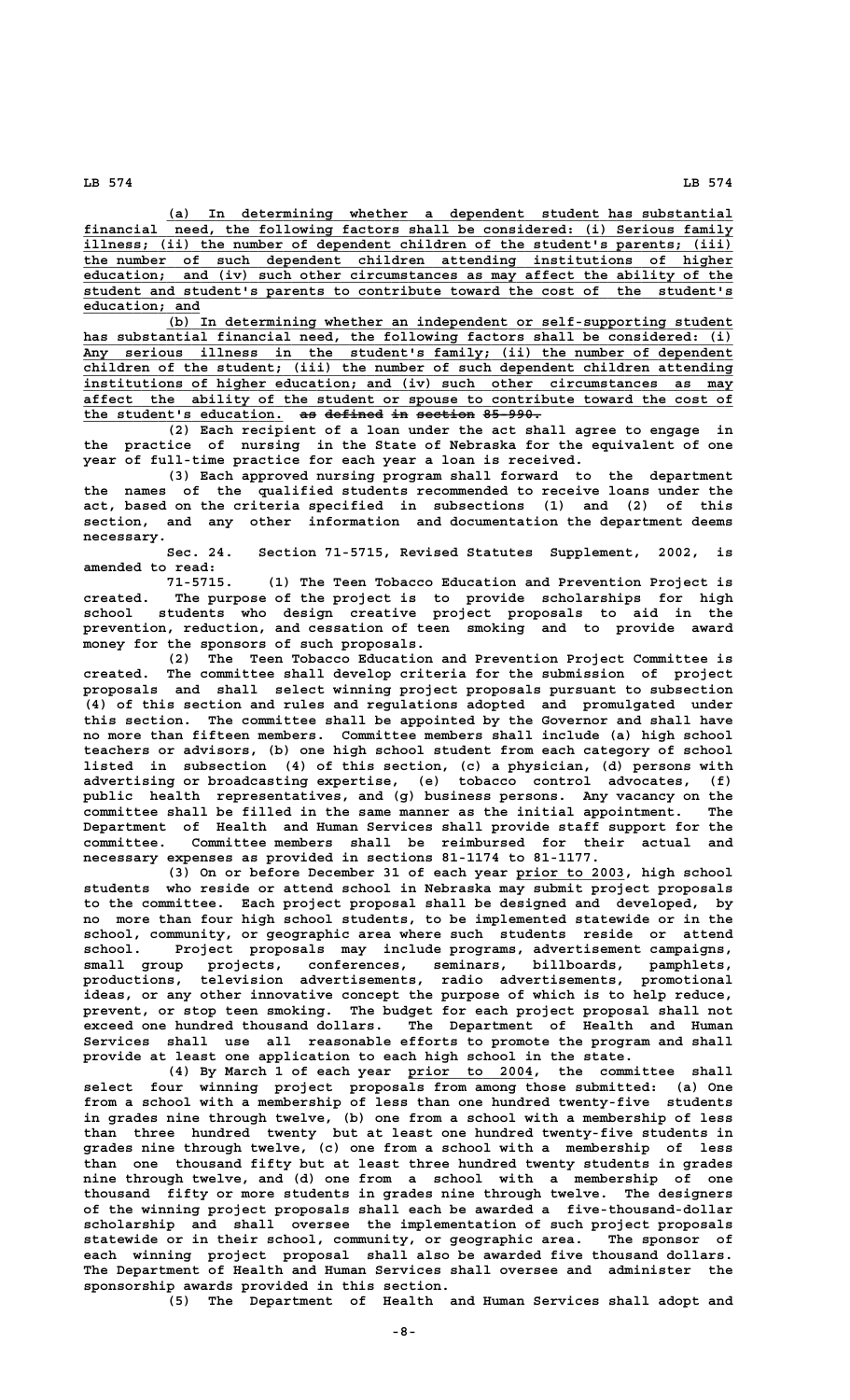**promulgate rules and regulations as necessary to carry out the duties set forth in subsections (1) through (4) of this section.**

**(6) The Coordinating Commission for Postsecondary Education shall oversee and administer the scholarships provided in this section. Scholarships may only be used by an eligible student for educational expenses \_\_\_\_\_\_\_\_\_\_\_\_\_\_\_\_\_\_\_\_\_\_\_\_\_ at an eligible postsecondary educational institution as defined under the \_\_\_\_\_\_\_\_ —————————— ——————— Nebraska Scholarship Assistance Program Act. The commission shall adopt and promulgate rules and regulations as necessary to carry out the duties set forth in this subsection.**

**(7) The Department of Health and Human Services shall annually review the Teen Tobacco Education and Prevention Project and submit a report of such review to the Governor and Legislature on or before December 31 of \_\_\_\_\_\_\_\_\_\_\_\_\_ each year prior to 2004.**

 $\overline{+8}$  This section shall terminate on January 1, 2003.

**Sec. 25. Section 72-1239.01, Revised Statutes Supplement, 2002, is amended to read:**

**72-1239.01. (1)(a) The appointed members of the Nebraska Investment Council shall have the responsibility for the investment management of the assets of the retirement systems administered by the Public Employees** Retirement Board as provided in section 84-1503 and the assets of the Nebraska  **\_\_\_\_\_\_\_\_\_\_\_\_\_\_\_\_\_\_\_\_\_\_\_\_\_\_\_\_\_\_\_\_\_\_\_\_\_\_\_\_\_\_\_\_\_\_\_\_\_\_\_\_\_\_\_\_\_\_\_\_\_\_\_\_\_\_\_\_\_\_\_\_\_\_\_\_\_\_ educational savings plan trust created pursuant to sections 85-1801 to \_\_\_\_\_\_\_ 85-1814. The appointed members shall be deemed fiduciaries with respect to** the investment of the assets of the retirement systems and of the Nebraska  **\_\_\_\_\_\_\_\_\_\_\_\_\_\_\_\_\_\_\_\_\_\_\_\_\_\_\_\_\_\_ educational savings plan trust and shall be held to the standard of conduct of a fiduciary specified in subsection (3) of this section. The nonvoting, ex officio members of the council shall not be deemed fiduciaries.**

**(b) As fiduciaries, the appointed members of the council and the state investment officer shall discharge their duties with respect to the \_\_\_\_\_\_\_\_\_\_\_\_\_\_\_\_\_\_\_\_\_\_\_\_\_\_\_\_\_\_\_\_\_\_\_\_\_\_\_\_\_\_\_\_ assets of the retirement systems and of the Nebraska educational savings plan \_\_\_\_\_ trust solely in the interests of the members and beneficiaries of the**  $\overline{\phantom{a}}$  retirement systems or the interests of the participants and beneficiaries of  **\_\_\_\_\_\_\_\_\_\_\_\_\_\_\_\_\_\_\_\_\_\_\_\_\_\_\_\_\_\_\_\_\_\_\_\_\_\_\_\_\_\_\_\_\_\_\_\_\_\_\_\_\_\_\_\_\_\_\_\_\_\_\_\_\_\_\_\_ the Nebraska educational savings plan trust, as the case may be, for the exclusive purposes of providing benefits to members, and members' \_ ——** exclusive purposes of providing benefits to members, and members'<br>beneficiaries, participants, and participants' beneficiaries and defraying **reasonable expenses incurred within the limitations and according to the powers, duties, and purposes prescribed by law.**

> **(2)(a) The appointed members of the Nebraska Investment Council shall have the responsibility for the investment management of the assets of state funds. The appointed members shall be deemed fiduciaries with respect to the investment of the assets of state funds and shall be held to the standard of conduct of a fiduciary specified in subsection (3) of this section. The nonvoting, ex officio members of the council shall not be deemed fiduciaries.**

> **(b) As fiduciaries, the appointed members of the council and the state investment officer shall discharge their duties with respect to the assets of state funds solely in the interests of the citizens of the state within the limitations and according to the powers, duties, and purposes prescribed by law.**

**(3) The appointed members of the council shall act with the care, skill, prudence, and diligence under the circumstances then prevailing that a prudent person acting in like capacity and familiar with such matters would use in the conduct of an enterprise of a like character and with like aims by diversifying the investments of the assets of the retirement systems, the \_\_\_\_\_ \_\_\_\_\_\_\_\_\_\_\_\_\_\_\_\_\_\_\_\_\_\_\_\_\_\_\_\_\_\_\_\_\_\_\_\_\_\_\_\_ Nebraska educational savings plan trust, and state funds so as to minimize risk of large losses, unless in light of such circumstances it is clearly prudent not to do so. No assets of the retirement systems or the Nebraska \_\_\_\_\_\_\_\_\_\_\_\_\_\_\_\_\_ \_\_\_\_\_\_\_\_\_\_\_\_\_\_\_\_\_\_\_\_\_\_\_\_\_\_\_\_\_\_\_ educational savings plan trust shall be invested or reinvested if the sole or primary investment objective is for economic development or social purposes or objectives.**

> **Sec. 26. Section 85-1412, Reissue Revised Statutes of Nebraska, is amended to read:**

> **85-1412. The commission shall have the following additional powers and duties:**

> **(1) Conduct surveys and studies as may be necessary to undertake the coordination function of the commission pursuant to section 85-1403 and request information from governing boards and appropriate administrators of public institutions and other governmental agencies for research projects. All public institutions and governmental agencies receiving state funds shall comply with reasonable requests for information under this subdivision. Public institutions may comply with such requests pursuant to section 85-1417;**

> **(2) Recommend to the Legislature and the Governor legislation it deems necessary or appropriate to improve postsecondary education in Nebraska**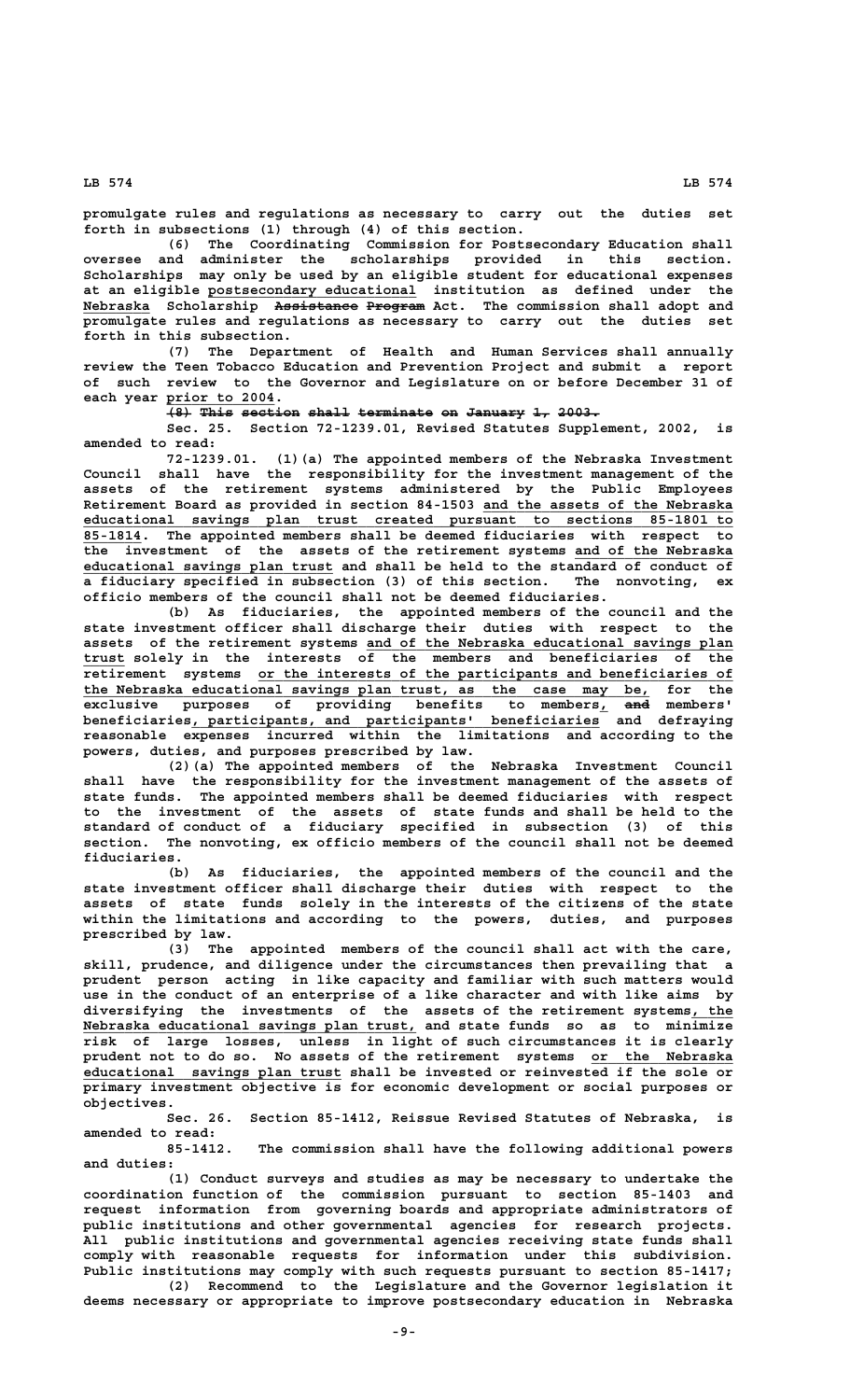**and any other legislation it deems appropriate to change the role and mission provisions in sections 85-121.05 and 85-917 to 85-966.01;**

**(3) Establish any advisory committees as may be necessary to undertake the coordination function of the commission pursuant to section 85-1403 or to solicit input from affected parties such as students, faculty, governing boards, administrators of the public institutions, administrators of the private nonprofit institutions of postsecondary education and proprietary institutions in the state, and community and business leaders regarding the coordination function of the commission;**

**(4) Participate in or designate an employee or employees to participate in any committee which may be created to prepare a coordinated plan for the delivery of educational programs and services in Nebraska through the telecommunications system;**

**(5) Seek a close liaison with the State Board of Education and the State Department of Education in recognition of the need for close coordination of activities between elementary and secondary education and postsecondary education;**

**(6) Administer the Integrated Postsecondary Education Data System or other information system or systems to provide the commission with timely, comprehensive, and meaningful information pertinent to the exercise of its duties. The information system shall be designed to provide comparable data on each public institution. The commission shall also administer the uniform information system prescribed in sections 85-1421 to 85-1427 known as the Nebraska Educational Data System. Public institutions shall supply the appropriate data for the information system or systems required by the commission;**

(7) Administer the State Scholarship Award Program Act, the **Scholarship Assistance Program Act, and the Postsecondary Education Award ——————————— —————————— ——————— ———— ——— ——— ————————————— ————————— ————— ——————— \_\_\_\_\_\_\_\_\_\_\_\_\_\_\_\_\_\_\_\_\_\_\_\_\_\_\_\_\_\_\_\_\_\_\_\_\_\_\_\_\_\_\_\_\_\_\_\_\_\_\_\_\_\_\_\_\_\_\_\_\_\_\_\_\_\_\_\_\_ Program Community Scholarship Foundation Program Act and the Nebraska** Scholarship Act;

> **(8) Accept and administer loans, grants, and programs from the federal or state government and from other sources, public and private, for carrying out any of its functions, including the administration of privately endowed scholarship programs. Such loans and grants shall not be expended for any other purposes than those for which the loans and grants were provided. The commission shall determine eligibility for such loans, grants, and programs, and such loans and grants shall not be expended unless approved by the Governor;**

> **(9) Make recommendations to the State Board of Education with regard to granting permits for the operation of correspondence schools, privately owned business or trade schools, or other educational institutions under the Private Postsecondary Career School Act whenever any correspondence school, business school, or vocational school offers any course which is intended to lead to the granting of an associate degree, diploma, or certificate or any course which qualifies for college credit;**

> **(10) Pursuant to sections 85-1101 to 85-1104, authorize out-of-state institutions of higher or postsecondary education to offer courses or degree programs in this state;**

> **(11) Pursuant to sections 85-1105 to 85-1111, approve or disapprove petitions to establish new private colleges in this state;**

> **(12)(a) On or before October 1, 1994, and on or before October 1 ——— —— —— —————— ——————— —— ————— ——— —— —— —————— ——————— every** two years thereafter through October 1, 1999, submit to the Legislature **and the Governor a report of its objectives and activities and the ——— ——— ———————— — —————— —— ——— —————————— ——— —————————— ——— —— implementation of any recommendations of the commission for the preceding two —————————————— —— ——— ——————————————— —— ——— —————————— ——— ——— ————————— —— calendar years; and ———————— —————— ———**

> **——— (b) On or before December 1, 2000, and on or before December 1 every two years thereafter, submit to the Legislature and the Governor a report of its objectives and activities and any new private colleges in Nebraska and the implementation of any recommendations of the commission for the preceding two calendar years;**

> **(13) Provide staff support for interstate compacts on postsecondary education; and**

> **(14) Request inclusion of the commission in any existing grant review process and information system.**

> **Sec. 27. Section 85-1803, Revised Statutes Supplement, 2002, is amended to read:**

> 85-1803. It is the intent of the Legislature that the The Nebraska **educational savings plan trust shall be operated with a minimum of no General \_\_\_\_\_ — ——————— —— \_\_** Fund appropriations. Money and that earnings from the trust transferred from the program fund or endowment fund to the administrative fund in an amount  **\_\_\_\_\_\_\_\_\_\_\_\_\_\_\_\_\_\_\_\_\_\_\_\_\_\_\_\_\_\_\_\_\_\_\_\_\_\_\_\_\_\_\_\_\_\_\_\_\_\_\_\_\_\_\_\_\_\_\_ authorized by an appropriation from the Legislature shall be utilized to pay for the costs of administering, operating, and maintaining the trust, to the**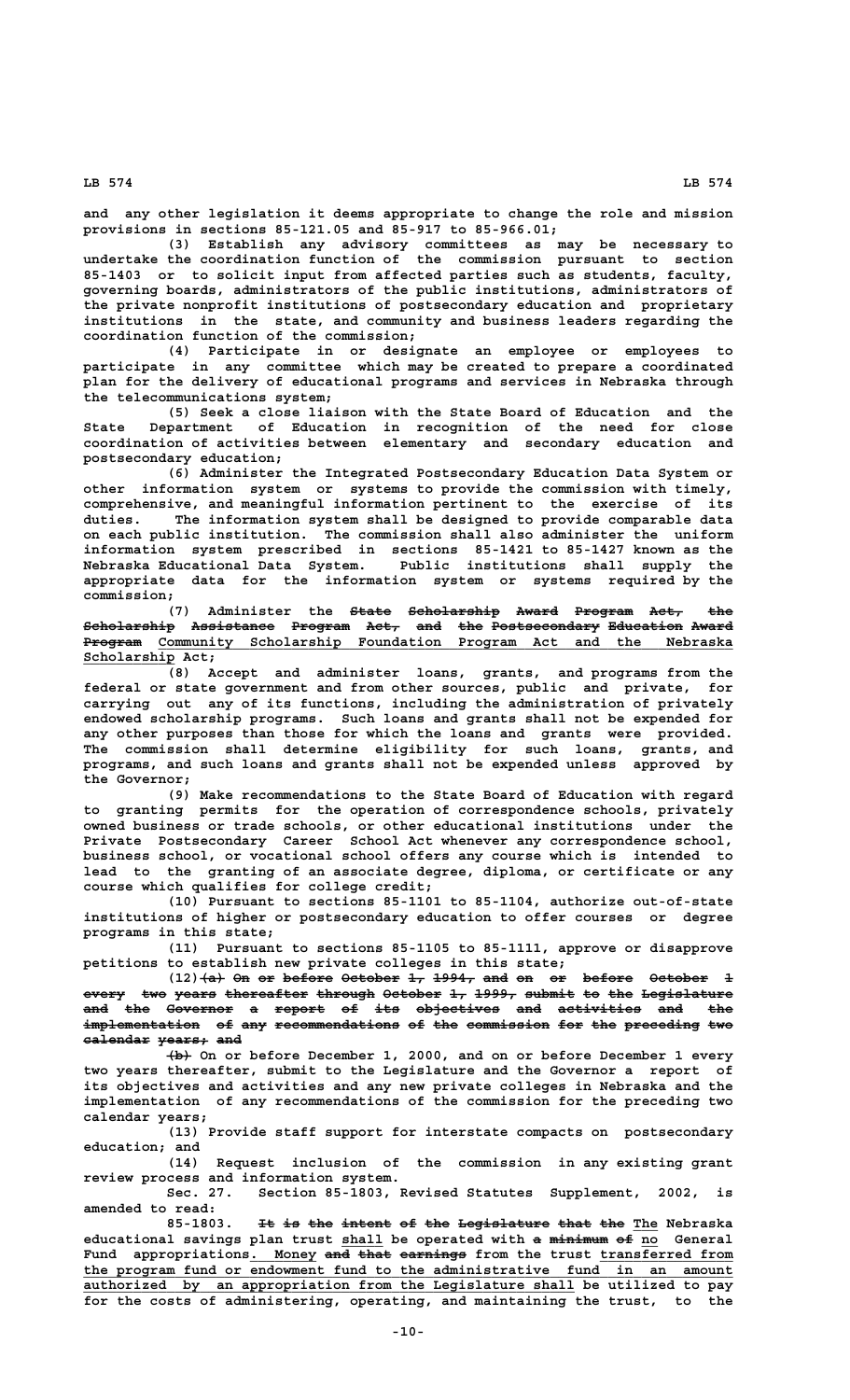**extent permitted by section 529 of the Internal Revenue Code. The \_\_\_\_\_\_\_\_ \_\_\_\_\_\_\_\_\_\_\_\_\_\_\_\_\_\_\_\_\_\_\_\_\_\_\_\_\_\_\_\_\_\_\_\_\_\_\_\_\_\_\_\_\_\_\_\_\_\_\_\_\_\_\_\_\_\_\_\_\_\_\_\_\_\_\_\_\_\_\_\_\_\_\_\_\_\_ administrative fund shall not be credited with any money other than money \_\_\_\_\_\_\_\_\_\_\_\_\_\_\_\_\_\_\_\_\_\_\_\_\_\_\_\_\_\_\_\_\_\_\_\_\_\_\_\_\_\_\_\_\_\_\_\_\_\_\_\_\_\_\_\_\_\_\_\_\_\_\_\_\_\_\_\_\_\_\_\_\_\_\_\_\_\_ transferred from the program fund or endowment fund in an amount authorized by \_\_\_\_\_\_\_\_\_\_\_\_\_\_\_\_\_\_\_\_\_\_\_\_\_\_\_\_\_\_\_\_\_\_\_\_\_\_\_\_\_\_\_\_\_\_\_\_\_\_\_\_\_\_\_\_\_\_\_\_\_\_\_\_\_\_\_\_\_\_\_\_\_\_\_\_\_\_ an appropriation by the Legislature or any interest income earned on the** balances held in the administrative fund.  $\tau$  <del>except-to-the extent-that</del> **appropriations are made by the Legislature to the administrative fund. —————————————— ——— ———— —— ——— ——————————— —— ——— —————————————— —————**

It is further the intent of the Legislature to appropriate two hundred thousand dollars for FY2000-01 to the administrative fund for startup **costs for the trust and an additional one hundred thousand dollars for ————— ——— ——— ————— ——— —— —————————— ——— ——————— ———————— ——————— —— operating expenses to the State Treasurer for FY2000-01. If the State ————————— ———————— —— ——— ————— ————————— ——— —————————— —— ——— ————— Treasurer determines that the level of General Fund appropriations is ————————— —————————— ———— ——— ————— —— ——————— ———— —————————————— — insufficient to administer, operate, and maintain a qualified program, the ———————————— —— ——————————— ———————— ——— ———————— — ————————— ———————— ——— State Treasurer shall hold the trust in abeyance and shall request additional ————— ————————— ————— ———— ——— ————— —— ———————— ——— ————— ——————— ————————— funds during the legislative session in 2001 to establish, operate, and ————— —————— ——— ——————————— ——————— —— ———— —— —————————— ———————— ——** administer the program. If the trust has not begun operation by January 1, **2002, sections 85-1801 to 85-1814 shall terminate on January 2, 2002. ————— ———————— ——————— —— ——————— ————— ————————— —— ——————— —— —————**

**Sec. 28. Section 85-1804, Revised Statutes Supplement, 2002, is amended to read:**

85-1804. Unless held in abeyance as provided in section 85-1803,  **——— \_\_\_ the The Nebraska educational savings plan trust is created. The State** Treasurer is the trustee of the trust<sub>r</sub> and as such is responsible for the **administration, operation, and maintenance of the program, and has all powers necessary to carry out and effectuate the purposes, objectives, and provisions of sections 85-1801 to 85-1814 pertaining to the administration, operation, and maintenance of the trust and program, except that the state investment —————— \_\_\_\_\_\_\_\_\_\_\_\_\_\_\_\_\_\_\_\_\_\_\_\_\_\_\_\_\_\_\_\_\_\_\_\_\_\_\_\_\_\_\_\_\_\_\_\_\_\_\_\_\_\_\_\_\_ officer shall invest have fiduciary responsibility to make all decisions \_\_\_\_\_\_\_\_\_\_\_\_\_\_\_\_\_\_\_\_\_\_\_\_\_\_\_\_\_\_ regarding the investment of the money in the administrative fund, endowment** fund, and program fund, including the selection of all investment options and  **\_\_\_\_\_\_\_\_\_\_\_\_\_\_\_\_\_\_\_\_\_\_\_\_\_\_\_\_\_\_\_\_\_\_\_\_\_\_\_\_\_\_\_\_\_\_\_\_\_\_\_\_\_\_\_\_\_\_\_\_\_\_\_\_\_\_\_\_\_\_\_\_\_\_\_\_\_\_ the approval of all fees and other costs charged to trust assets except costs** for administration, operation, and maintenance of the trust as appropriated by  **\_\_\_\_\_\_\_\_\_\_\_\_\_\_\_\_ ———————— \_\_\_\_\_\_\_\_\_\_\_\_\_\_\_\_\_\_\_\_\_\_\_\_\_\_\_\_\_\_\_\_\_\_\_\_\_\_\_\_ the Legislature, pursuant to policies the directions, guidelines, and policies established by the Nebraska Investment Council. The State Treasurer shall may** adopt and promulgate rules and regulations to implement sections 85-1801 to 85-1814 and to provide for the efficient administration, operation, and  **\_\_\_\_\_\_\_\_\_\_\_\_\_\_\_\_\_\_\_\_\_\_\_\_\_\_\_\_\_\_\_\_\_\_\_\_\_\_\_ maintenance of the trust and program. The State Treasurer shall not adopt and \_\_\_\_\_\_\_\_\_\_\_\_\_\_\_\_\_\_\_\_\_\_\_\_\_\_\_\_\_\_\_\_\_\_\_\_\_\_\_\_\_\_\_\_\_\_\_\_\_\_\_\_\_\_\_\_\_\_\_\_\_\_\_\_\_\_\_\_\_\_\_\_\_\_\_\_\_\_ promulgate rules and regulations that in any way interfere with the fiduciary \_\_\_\_\_\_\_\_\_\_\_\_\_\_\_\_\_\_\_\_\_\_\_\_\_\_\_\_\_\_\_\_\_\_\_\_\_\_\_\_\_\_\_\_\_\_\_\_\_\_\_\_\_\_\_\_\_\_\_\_\_\_\_\_\_\_\_\_\_\_\_\_\_\_\_\_\_\_ responsibility of the state investment officer to make all decisions regarding \_\_\_\_\_\_\_\_\_\_\_\_\_\_\_\_\_\_\_\_\_\_\_\_\_\_\_\_\_\_\_\_\_\_\_\_\_\_\_\_\_\_\_\_\_\_\_\_\_\_\_\_\_\_\_\_\_\_\_\_\_\_\_\_\_\_\_\_\_\_\_\_\_\_\_\_\_\_ the investment of money in the administrative fund, endowment fund, and \_\_\_\_\_\_\_\_\_\_\_\_\_ ———— program fund. The State Treasurer or his or her designee shall also have the power to:**

> **(1) Enter into agreements with any institution of higher education, the state, any federal or other state agency, or any other entity to implement** sections 85-1801 to 85-1814, except agreements which pertain to the investment  **\_\_\_\_\_\_\_\_\_\_\_\_\_\_\_\_\_\_\_\_\_\_\_\_\_\_\_\_\_\_\_\_\_\_\_\_\_\_\_\_\_\_\_\_\_\_\_\_\_\_\_\_\_\_\_\_\_\_\_\_\_\_\_\_\_\_\_\_ of money in the administrative fund, endowment fund, or program fund;**

**(2) Carry out the duties and obligations of the trust;**

(3) Accept any grants<sub>r</sub> or gifts<sub>r</sub> legislative appropriations, and **other money from the state, any unit of federal, state, or local government, ————— ————— ———— ——— —————— ——— ———— —— ———————— —————— —— ————— —————————— or any other person which shall be deposited into the administrative fund or ——————— \_\_\_\_\_\_\_\_\_ program endowment fund;**

**(4) Carry out studies and projections to advise participants regarding present and estimated future higher education costs and levels of financial participation in the trust required in order to enable participants to achieve their educational funding objectives;**

**(5) Participate in any federal, state, or local governmental program for the benefit of the trust;**

**(6) Procure insurance against any loss in connection with the property, assets, or activities of the trust as provided in section 81-8,239.01;**

**(7) Solicit and accept for the benefit of the endowment fund gifts, grants, and donations from private parties;**

**(8) Enter into participation agreements with participants;**

**(9) Make payments to institutions of higher education pursuant to participation agreements on behalf of beneficiaries;**

**(10) Make refunds to participants upon the termination of participation agreements pursuant to the provisions, limitations, and restrictions set forth in sections 85-1801 to 85-1814;**

**(11) Contract for goods and services and engage personnel as necessary, including consultants, actuaries, managers, legal counsels, and** necessary, including consultants, actuaries, managers, legal counsels, and<br>auditors for the purpose of rendering professional, managerial, and technical **assistance and advice regarding trust administration and operation, except \_\_\_\_\_\_\_\_** contracts which pertain to the investment of the administrative, endowment, or  **\_\_\_\_\_\_\_\_\_\_\_\_\_ program funds; and**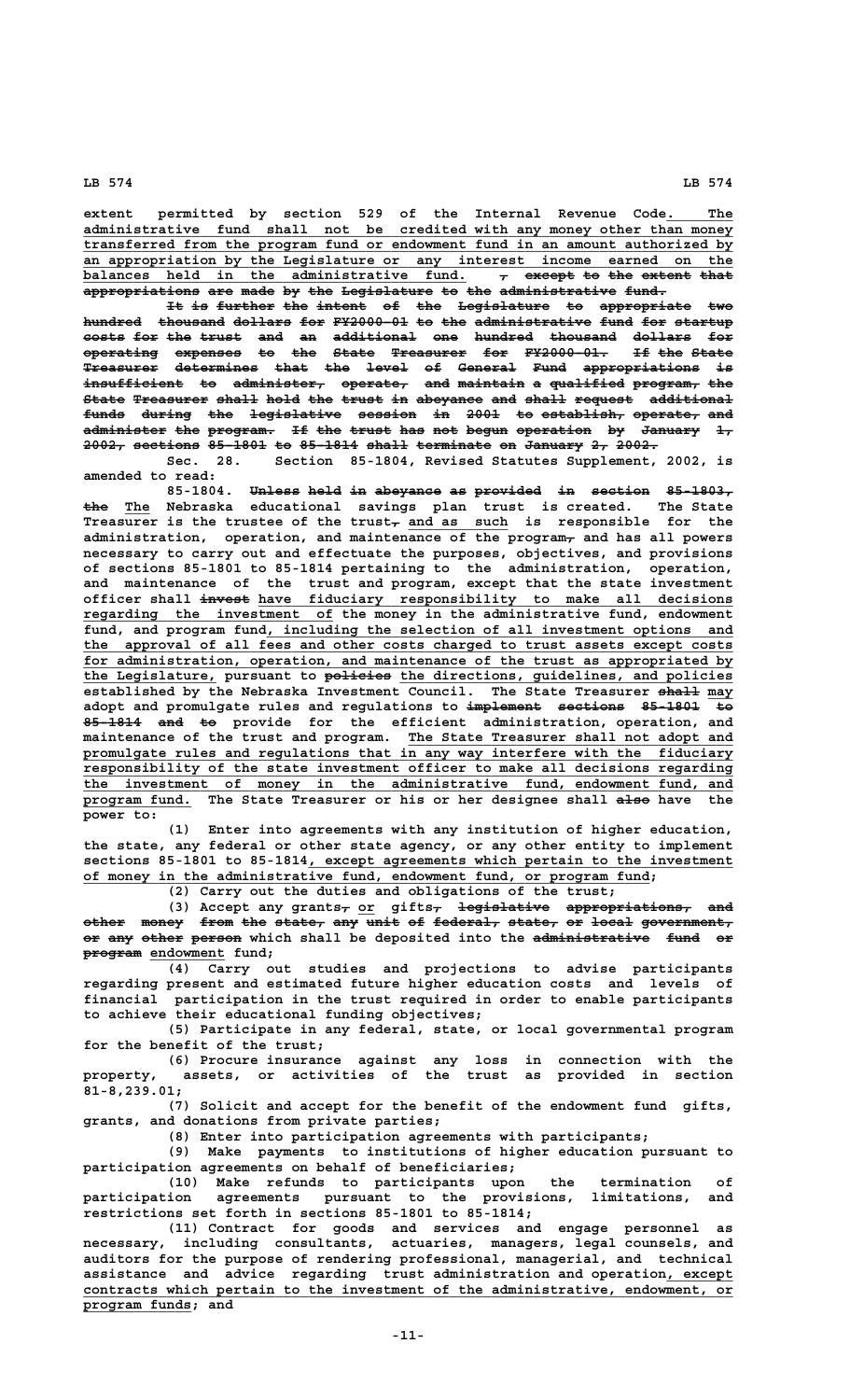**(12) Establish, impose, and collect administrative fees and charges in connection with transactions of the trust, and provide for reasonable service charges, including penalties for cancellations, refund penalties, and**

**late payments with respect to participation agreements. \_\_\_\_\_\_\_\_\_\_\_\_\_\_\_\_\_\_\_\_\_\_\_\_\_\_\_\_\_\_\_\_\_\_\_\_\_\_\_\_\_\_\_\_\_\_\_\_\_\_\_\_\_\_\_\_\_\_\_\_\_\_\_\_\_\_\_\_ The Nebraska Investment Council may adopt and promulgate rules and \_\_\_\_\_\_\_\_\_\_\_\_\_\_\_\_\_\_\_\_\_\_\_\_\_\_\_\_\_\_\_\_\_\_\_\_\_\_\_\_\_\_\_\_\_\_\_\_\_\_\_\_\_\_\_\_\_\_\_\_\_\_\_\_\_\_\_\_\_\_\_\_\_\_\_\_\_\_ regulations to provide for the prudent investment of the assets of the trust. \_\_\_\_\_\_\_\_\_\_\_\_\_\_\_\_\_\_\_\_\_\_\_\_\_\_\_\_\_\_\_\_\_\_\_\_\_\_\_\_\_\_\_\_\_\_\_\_\_\_\_\_\_\_\_\_\_\_\_\_\_\_\_\_\_\_\_\_\_\_\_\_\_\_\_\_\_\_ The council or its designee also has the authority to select and enter into \_\_\_\_\_\_\_\_\_\_\_\_\_\_\_\_\_\_\_\_\_\_\_\_\_\_\_\_\_\_\_\_\_\_\_\_\_\_\_\_\_\_\_\_\_\_\_\_\_\_\_\_\_\_\_\_\_\_\_\_\_\_\_\_\_\_\_\_\_\_\_\_\_\_\_\_\_\_ agreements with individuals and entities to provide investment advice and**  $\overline{$  management of the assets held by the trust, establish investment guidelines,  **\_\_\_\_\_\_\_\_\_\_\_\_\_\_\_\_\_\_\_\_\_\_\_\_\_\_\_\_\_\_\_\_\_\_\_\_\_\_\_\_\_\_\_\_\_\_\_\_\_\_\_\_\_\_\_\_\_\_\_\_\_\_\_\_\_\_\_\_\_\_\_\_\_\_\_\_\_\_ objectives, and performance standards with respect to the assets held by the \_\_\_\_\_\_\_\_\_\_\_\_\_\_\_\_\_\_\_\_\_\_\_\_\_\_\_\_\_\_\_\_\_\_\_\_\_\_\_\_\_\_\_\_\_\_\_\_\_\_\_\_\_\_\_\_\_\_\_\_\_\_\_\_\_\_\_\_\_\_\_\_\_\_\_\_\_\_ trust, and approve any fees, commissions, and expenses, which directly or \_\_\_\_\_\_\_\_\_\_\_\_\_\_\_\_\_\_\_\_\_\_\_\_\_\_\_\_\_\_\_\_\_\_\_\_\_\_\_ indirectly affect the return on assets.**

**Sec. 29. Section 85-1807, Revised Statutes Supplement, 2002, is amended to read:**

85-1807. (1) The State Treasurer shall segregate deposit money **received by the Nebraska educational savings plan trust into three funds: The** program fund, the endowment fund, and the administrative fund. The State  **\_\_\_\_\_\_\_\_\_\_\_\_\_\_\_\_\_\_\_\_\_\_\_\_\_\_\_\_\_\_\_\_\_\_\_\_\_\_\_\_\_\_\_\_\_\_\_\_\_\_\_\_\_\_\_\_\_\_\_\_\_\_\_\_\_\_\_\_\_\_\_\_\_\_\_\_\_\_ Treasurer shall deposit money received by the trust into the appropriate fund. The State Treasurer and Accounting Administrator of the Department of Administrative Services shall determine the state fund types necessary to comply with section 529 of the Internal Revenue Code and state policy. The money in the funds shall be invested by the state investment officer pursuant to policies established by the Nebraska Investment Council. All money paid by** participants in connection with participation agreements and all investment  **\_\_\_\_\_\_\_\_\_\_\_\_\_\_\_\_\_\_\_\_\_\_\_\_\_\_\_\_\_\_\_ income earned on such money shall be deposited as received into separate accounts within the program fund. All money received by the trust from the proceeds of gifts and other endowments for the purposes of the trust and all \_\_\_\_\_\_\_** investment income earned on such money shall be deposited as received into the endowment fund. The State Treasurer may receive gifts of funds which are **the sole purpose of defraying the costs of administering the trust, which ——— ———— ——————— —— ————————— ——— ————— —— ————————————— ——— —————— ————** gifts shall be deposited into the administrative fund. The program fund,  **\_\_\_\_\_\_\_\_\_\_\_\_\_\_\_\_\_\_\_\_ administrative fund, and endowment fund shall be separately administered. Any gifts, grants, or donations to the trust for deposit to the endowment fund shall be a grant, gift, or donation to the state for the accomplishment of a valid public eleemosynary, charitable, and educational purpose and shall not be included in the income of the donor for state income tax purposes. Contributions to the trust made by participants or received in the form of gifts, grants, or donations may only be made in the form of cash. All funds \_\_\_\_\_\_\_\_\_\_** generated in connection with participation agreements shall be deposited into  **\_\_\_\_\_\_\_\_\_\_\_\_\_\_\_\_\_\_\_\_\_\_\_\_\_\_\_\_\_\_\_\_\_\_\_\_\_\_\_\_\_\_\_\_\_\_\_\_\_\_\_\_\_\_\_ the appropriate accounts within the program fund. A participant or beneficiary shall not provide investment direction regarding program contributions or earnings held by the trust.**

> **(2) Each beneficiary under a participation agreement shall receive a pro rata interest in the endowment fund each year after any transfers to the administrative fund have been made. The amount received from the endowment fund shall be in the ratio that the principal amount paid by the participant under the participation agreement and investment income earned to date under the agreement bears to the principal amount of all money, funds, and securities then held in the program fund, but not to exceed the amount which, in combination with the current payment due from the program fund, equals the beneficiary's higher education costs for the current period of enrollment. Money accrued by participants in the program fund may be used for payments to any institution of higher education. No rights to any money derived from the endowment fund shall exist if money payable under the participation agreement is paid to an institution of higher education which is not a Nebraska institution of higher education.**

> **Sec. 30. Section 85-1808, Revised Statutes Supplement, 2002, is amended to read:**

**85-1808. (1) A participant may cancel a participation agreement at will. The trustee shall determine and collect a refund penalty by deducting the refund penalty from the returned funds. Collected refund penalties shall —————————————— \_\_\_\_\_\_\_\_\_ be deposited in the administrative endowment fund. Endowment fund money credited to the program account shall be forfeited and returned to the endowment fund.**

**(2) Upon the occurrence of any of the following circumstances, no refund penalty shall be levied by the trust in the event of a refund or termination of a participation agreement:**

**(a) Death of the beneficiary;**

**(b) Permanent disability or mental incapacity of the beneficiary;**

**(c) The beneficiary is awarded a scholarship as defined in section 529 of the Internal Revenue Code, but only to the extent the refund of earnings does not exceed the scholarship amount; or**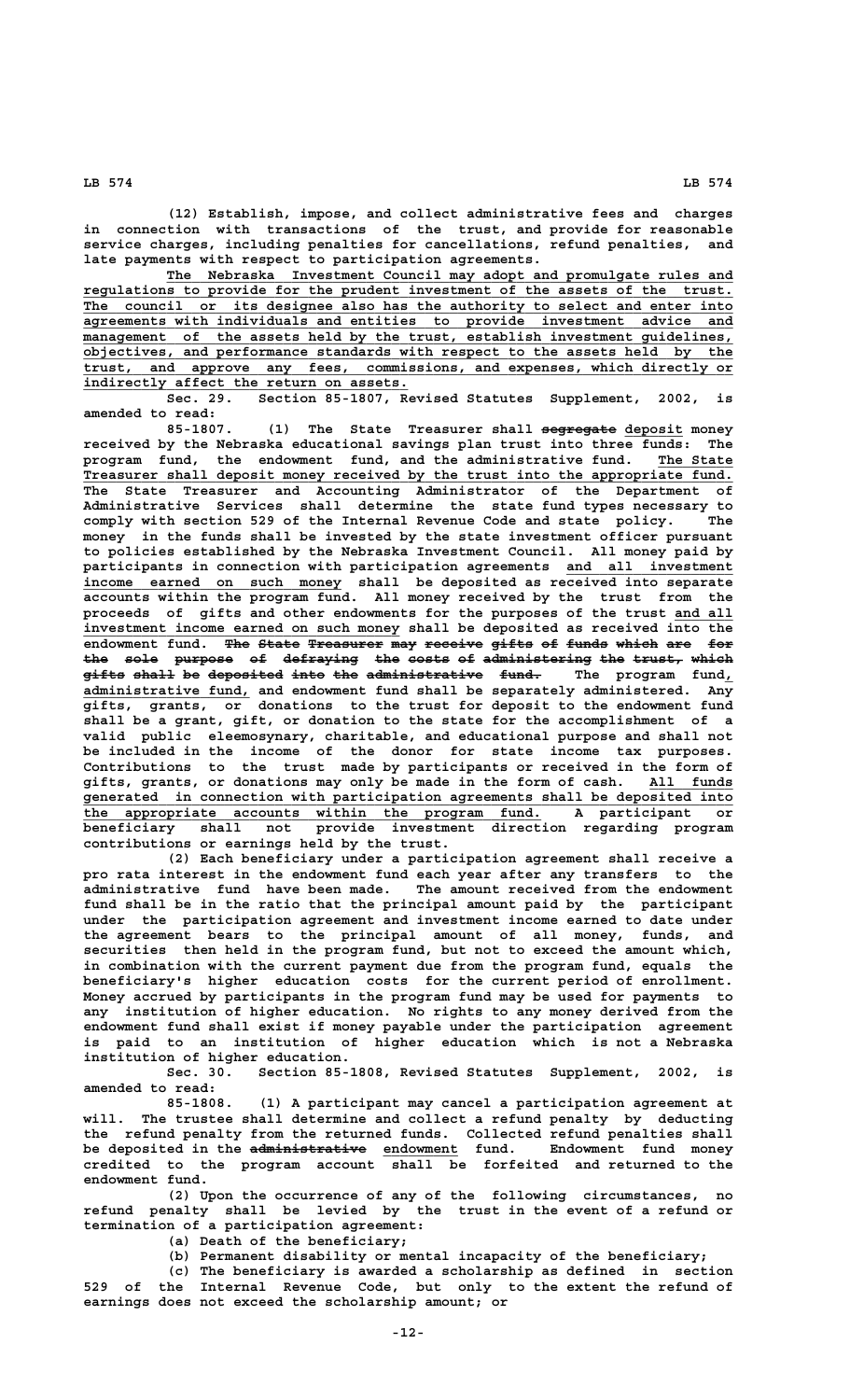**(d) A qualified rollover is made as permitted by section 529 of the** Internal Revenue Code, except that if a qualified rollover is made into a plan  **\_\_\_\_\_\_\_\_\_\_\_\_\_\_\_\_\_\_\_\_\_\_\_\_\_\_\_\_\_\_\_\_\_\_\_\_\_\_\_\_\_\_\_\_\_\_\_\_\_\_\_\_\_\_\_\_\_\_\_\_\_\_\_\_\_\_\_\_\_\_\_\_\_\_\_\_\_\_ sponsored by another state or entity, the participation agreement shall be \_\_\_\_\_\_\_\_\_\_\_\_\_\_\_\_\_\_\_\_\_\_\_\_\_\_\_\_\_\_\_\_\_\_\_\_\_\_\_\_\_\_\_\_\_\_\_\_\_\_\_\_\_\_\_\_\_\_\_\_\_\_\_\_\_\_\_\_\_\_\_\_\_\_\_\_\_\_ deemed to have been canceled for purposes of subdivision (9)(d) of section \_\_\_\_\_\_\_\_\_\_\_\_\_\_\_\_\_\_\_\_\_\_\_\_\_\_\_\_\_\_\_\_\_\_\_\_\_\_\_\_\_\_\_\_\_\_\_\_\_\_\_\_\_\_\_\_\_\_\_\_\_\_\_\_\_\_\_\_\_\_\_\_\_\_\_\_\_\_ 77-2716 and federal adjusted gross income shall be increased to the extent \_\_\_\_\_\_\_\_\_\_\_\_\_\_\_\_\_\_\_\_\_\_\_\_\_\_\_\_\_\_\_\_\_\_\_\_\_\_\_\_\_\_\_\_\_\_\_\_\_\_ previously deducted as a contribution to the trust.**

 **\_\_\_ (3) In the event of cancellation of a participation agreement for ———— \_\_\_\_\_\_\_\_\_\_\_\_\_\_\_\_\_\_\_\_\_ any of the causes listed in this subsection (2) of this section, the participant shall be entitled to receive the principal amount of all contributions made by the participant under the participation agreement plus the actual program fund investment income earned on the contributions, less any losses incurred on the investment, but not endowment fund money. Notwithstanding any other provisions of this section, under no circumstances shall a participant or beneficiary receive a refund or distribution that is more than the fair market value of the specific account on the applicable liquidation date.**

**Sec. 31. Section 85-1809, Revised Statutes Supplement, 2002, is amended to read:**

**85-1809. (1) A participant retains ownership of all contributions made under a participation agreement up to the date of utilization for payment of higher education costs for the beneficiary. Notwithstanding any other provision of law, any amount credited to any account is not susceptible to any levy, execution, judgment, or other operation of law, garnishment, or other judicial enforcement, and the amount is not an asset or property of either the** participant or the beneficiary for the purposes of any state insolvency or  **\_\_\_\_\_\_\_\_\_\_\_\_\_\_\_ inheritance tax laws. All income derived from the investment of the contributions made by the participant shall be considered to be held in trust for the benefit of the beneficiary.**

**(2) If the program created by sections 85-1801 to 85-1814 is terminated prior to payment of higher education costs for the beneficiary, the participant is entitled to receive the fair market value of the account established in the program, less any assessed refund penalty.**

**(3) If the beneficiary graduates from an institution of higher education and a balance remains in the participant's account, any remaining funds may be transferred as allowed by rule or regulation, subject to the provisions of section 529 of the Internal Revenue Code, as well as any other applicable state or federal laws or regulations.**

**(4) The institution of higher education shall obtain ownership of the payments made for the higher education costs paid to the institution at the time each payment is made to the institution.**

**(5) Any amounts which may be paid to any person or persons pursuant to the Nebraska educational savings plan trust but which are not listed in this section are owned by the trust.**

**(6) A participant may transfer ownership rights to another eligible participant, including a gift of the ownership rights to a minor beneficiary. The transfer shall be made and the property distributed in accordance with the rules and regulations or with the terms of the participation agreement.**

**(7) A participant shall not be entitled to utilize any interest in the Nebraska educational savings plan trust as security for a loan.**

**(8) The Nebraska educational savings plan trust may accept transfers of cash investments from a custodian under the Nebraska Uniform Transfers to Minors Act or any other similar laws under the terms and conditions established by the trustee.**

Sec. 32. Sections 32 to 41 of this act shall be known and may be  **\_\_\_\_\_\_\_\_\_\_\_\_\_\_\_\_\_\_\_\_\_\_\_\_\_\_\_\_\_\_\_\_\_\_\_\_\_\_\_\_\_\_\_\_\_\_\_\_\_\_\_\_\_\_\_\_\_\_ cited as the Community Scholarship Foundation Program Act.**

Sec. 33. For purposes of the Community Scholarship Foundation  **Program Act: \_\_\_\_\_\_\_\_\_\_\_\_**

 **\_\_\_\_\_\_\_\_\_\_\_\_\_\_\_\_\_\_\_\_\_\_\_\_\_\_\_\_\_\_\_\_\_\_\_\_\_\_\_\_\_\_\_\_\_\_\_\_\_\_\_\_\_\_\_\_\_\_\_\_\_\_\_\_\_\_\_\_ (1) Commission means the Coordinating Commission for Postsecondary Education; \_\_\_\_\_\_\_\_\_\_**

 **\_\_\_\_\_\_\_\_\_\_\_\_\_\_\_\_\_\_\_\_\_\_\_\_\_\_\_\_\_\_\_\_\_\_\_\_\_\_\_\_\_\_\_\_\_\_\_\_\_\_\_\_\_\_\_\_\_\_\_\_\_\_\_\_\_\_\_\_ (2) Community scholarship foundation means a nonprofit \_\_\_\_\_\_\_\_\_\_\_\_\_\_\_\_\_\_\_\_\_\_\_\_\_\_\_\_\_\_\_\_\_\_\_\_\_\_\_\_\_\_\_\_\_\_\_\_\_\_\_\_\_\_\_\_\_\_\_\_\_\_\_\_\_\_\_\_\_\_\_\_\_\_\_\_\_\_ community-based organization holding a certificate of exemption under section \_\_\_\_\_\_\_\_\_\_\_\_\_\_\_\_\_\_\_\_\_\_\_\_\_\_\_\_\_\_\_\_\_\_\_\_\_\_\_\_\_\_\_\_\_\_\_\_\_\_\_\_\_\_\_\_\_\_\_\_\_\_\_\_\_\_\_\_\_\_\_\_\_\_\_\_\_\_ 501(c)(3) of the Internal Revenue Code, which organization has been formed in \_\_\_\_\_\_\_\_\_\_\_\_\_\_\_\_\_\_\_\_\_\_\_\_\_\_\_\_\_\_\_\_\_\_\_\_\_\_\_\_\_\_\_\_\_\_\_\_\_\_\_\_\_\_\_\_\_\_\_\_\_\_\_\_\_\_\_\_\_\_\_\_\_\_\_\_\_\_ part or in whole for the purpose of providing postsecondary education \_\_\_\_\_\_\_\_\_\_\_\_\_\_\_\_\_\_\_\_\_\_\_\_\_\_\_\_\_\_\_\_\_\_\_\_\_\_\_\_\_\_\_\_\_\_\_\_\_\_\_\_\_\_\_\_\_\_\_\_\_\_\_\_\_\_\_\_\_\_\_\_\_\_\_\_\_\_ scholarships for residents living in the community in which the organization** is formed;

 **\_\_\_\_\_\_\_\_\_\_\_\_\_\_\_\_\_\_\_\_\_\_\_\_\_\_\_\_\_\_\_\_\_\_\_\_\_\_\_\_\_\_\_\_\_\_\_\_\_\_\_\_\_\_\_\_\_\_\_\_\_\_\_\_\_\_\_\_ (3) Low-income student means a student who qualifies for a grant \_\_\_\_\_\_\_\_\_\_\_\_\_\_\_\_\_\_\_\_\_\_\_\_\_\_\_\_\_\_\_\_\_\_\_\_\_ under the Federal Pell Grant program;**

 **\_\_\_\_\_\_\_\_\_\_\_\_\_\_\_\_\_\_\_\_\_\_\_\_\_\_\_\_\_\_\_\_\_\_\_\_\_\_\_\_\_\_\_\_\_\_\_\_\_\_\_\_\_\_\_\_\_\_\_\_\_\_\_\_\_\_\_\_ (4) Matching award means a grant of two thousand dollars to a \_\_\_\_\_\_\_\_\_\_\_\_\_\_\_\_\_\_\_\_\_\_\_\_\_\_\_\_\_\_\_\_\_\_\_\_\_\_\_\_\_\_\_\_\_\_\_\_\_\_\_\_\_\_\_\_\_\_\_\_\_\_\_\_\_\_\_\_\_\_\_\_\_\_\_\_\_\_ community scholarship foundation that raises at least two thousand dollars for \_\_\_\_\_\_\_\_\_\_\_\_\_\_\_\_\_\_\_\_\_\_\_\_\_\_\_\_\_\_\_\_\_\_\_\_\_\_\_\_\_\_\_\_\_\_\_\_\_\_\_\_\_\_\_\_\_\_\_\_\_\_\_\_\_\_\_\_\_\_\_\_\_\_\_\_\_\_ awarding scholarships to low-income students through the postsecondary \_\_\_\_\_\_\_\_\_\_\_\_\_\_\_\_\_\_\_\_\_\_\_\_\_\_\_\_\_\_\_\_\_\_\_\_\_\_\_\_\_\_\_\_\_\_\_\_\_\_\_\_\_\_\_\_\_\_\_\_\_\_\_\_\_\_\_\_\_\_ education scholarship program of the community scholarship foundation;**

 **\_\_\_\_\_\_\_\_\_\_\_\_\_\_\_\_\_\_\_\_\_\_\_\_\_\_\_\_\_\_\_\_\_\_\_\_\_\_\_\_\_\_\_\_\_\_\_\_\_\_\_\_\_\_\_\_\_\_\_\_\_\_\_\_\_\_\_\_ (5) Postsecondary education scholarship program means a program of a**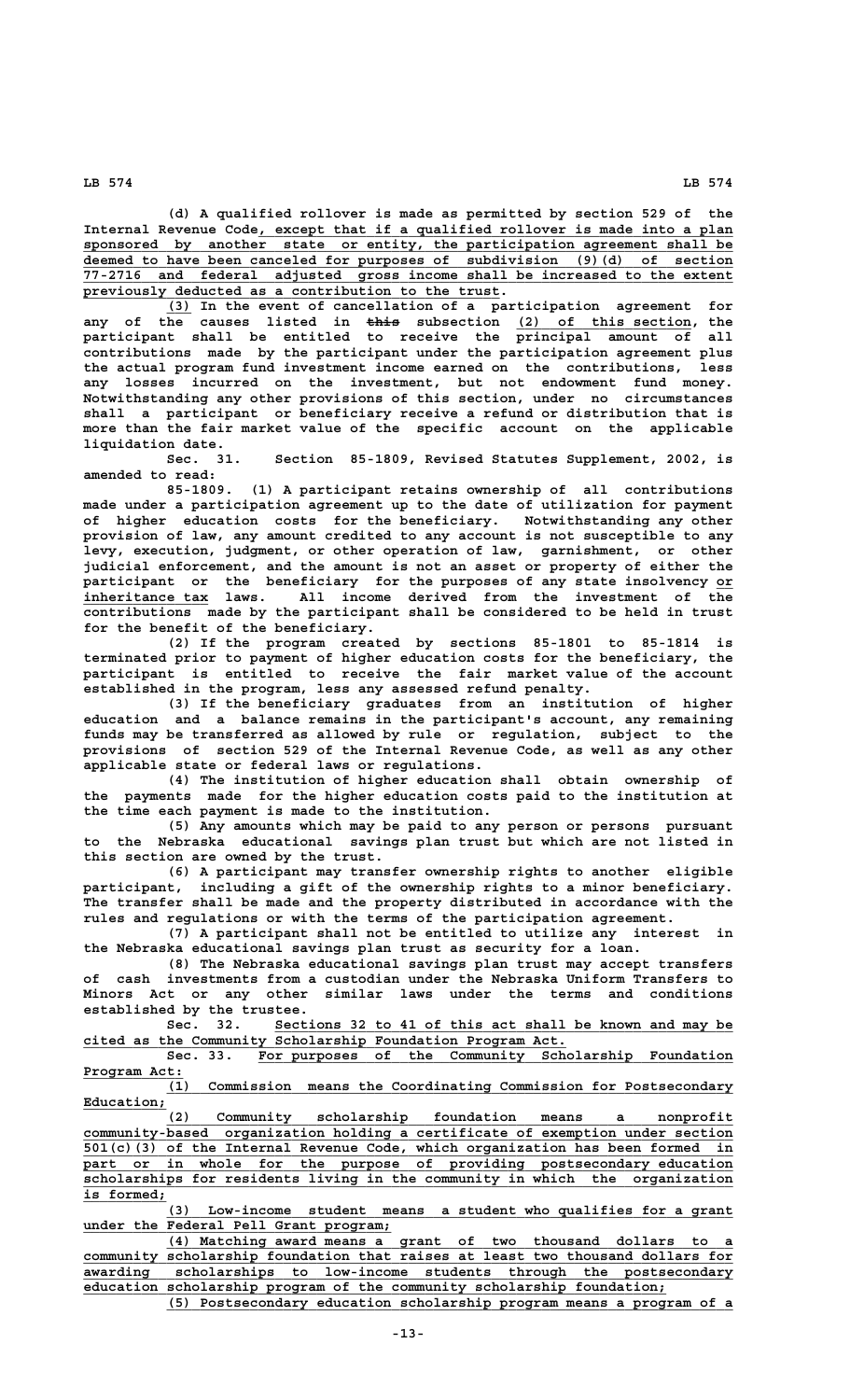**\_\_\_\_\_\_\_\_\_\_\_\_\_\_\_\_\_\_\_\_\_\_\_\_\_\_\_\_\_\_\_\_\_ community scholarship foundation;**

 **\_\_\_\_\_\_\_\_\_\_\_\_\_\_\_\_\_\_\_\_\_\_\_\_\_\_\_\_\_\_\_\_\_\_\_\_\_\_\_\_\_\_\_\_\_\_\_\_\_\_\_\_\_\_\_\_\_\_\_\_\_\_\_\_\_\_\_\_ (6) Postsecondary educational institution means a two-year or \_\_\_\_\_\_\_\_\_\_\_\_\_\_\_\_\_\_\_\_\_\_\_\_\_\_\_\_\_\_\_\_\_\_\_\_\_\_\_\_\_\_\_\_\_\_\_\_\_\_\_\_\_\_\_\_\_\_\_\_\_\_\_\_\_\_\_\_\_\_\_\_\_\_\_\_\_\_ four-year college or university in Nebraska which is a member institution of \_\_\_\_\_\_\_\_\_\_\_\_\_\_\_\_\_\_\_\_\_\_\_\_\_\_\_\_\_\_\_ an accrediting association; and**

 **\_\_\_\_\_\_\_\_\_\_\_\_\_\_\_\_\_\_\_\_\_\_\_\_\_\_\_\_\_\_\_\_\_\_\_\_\_\_\_\_\_\_\_\_\_\_\_\_\_\_\_\_\_\_\_\_\_\_\_\_\_\_\_\_\_\_\_\_ (7) Resident means a person meeting the residency requirements of section 85-502. \_\_\_\_\_\_\_\_\_\_\_\_\_\_\_**

Sec. 34. The community scholarship foundation program is  **\_\_\_\_\_\_\_\_\_\_\_\_\_\_\_\_\_\_\_\_\_\_\_\_\_\_\_\_\_\_\_\_\_\_\_\_\_\_\_\_\_\_\_\_\_\_\_\_\_\_\_\_\_\_\_\_\_\_\_\_\_\_\_\_\_\_\_\_\_\_\_\_\_\_\_\_\_\_ established. The purpose of the program is to provide matching awards as an \_\_\_\_\_\_\_\_\_\_\_\_\_\_\_\_\_\_\_\_\_\_\_\_\_\_\_\_\_\_\_\_\_\_\_\_\_\_\_\_\_\_\_\_\_\_\_\_\_\_\_\_\_\_\_\_\_\_\_\_\_\_\_\_\_\_\_\_\_\_\_\_\_\_\_\_\_\_ incentive to Nebraska community scholarship foundations to raise money and** award scholarships to residents who wish to pursue postsecondary education. The program shall encourage community scholarship foundations to generate  **\_\_\_\_\_\_\_\_\_\_\_\_\_\_\_\_\_\_\_\_\_\_\_\_\_\_\_\_\_\_\_\_\_\_\_\_\_\_\_\_\_\_\_\_\_\_\_\_\_\_\_\_\_\_\_\_ local dollars to complement efforts funded by the state.**

 **\_\_\_\_\_\_\_\_\_\_\_\_\_\_\_\_\_\_\_\_\_\_\_\_\_\_\_\_\_\_\_\_\_\_\_\_\_\_\_\_\_\_\_\_\_\_\_\_\_\_\_\_\_\_\_\_\_ Sec. 35. To be eligible to apply for a matching award, a community \_\_\_\_\_\_\_\_\_\_\_\_\_\_\_\_\_\_\_\_\_\_\_\_\_\_\_\_\_ scholarship foundation shall:**

 **\_\_\_\_\_\_\_\_\_\_\_\_\_\_\_\_\_\_\_\_\_\_\_\_\_\_\_\_\_\_\_\_\_\_\_\_\_\_\_\_\_\_\_\_\_\_\_\_\_\_\_\_\_\_\_\_\_\_\_\_\_\_\_\_\_\_\_\_ (1) Establish a postsecondary education scholarship program and, \_\_\_\_\_\_\_\_\_\_\_\_\_\_\_\_\_\_\_\_\_\_\_\_\_\_\_\_\_\_\_\_\_\_\_\_\_\_\_\_\_\_\_\_\_\_\_\_\_\_\_\_\_\_\_\_\_\_\_\_\_\_\_\_\_\_\_\_\_\_\_\_\_\_\_\_\_\_ after the operative date of this section, raise at least two thousand dollars \_\_\_\_\_\_\_\_\_\_\_\_\_\_\_\_\_\_\_\_\_\_\_\_\_\_\_\_\_\_\_\_\_\_\_\_\_\_\_\_\_\_\_\_\_\_\_\_\_\_\_\_\_\_\_\_\_\_\_\_\_\_\_\_\_\_\_\_\_\_ for awarding scholarships to low-income students through such program;**

 **\_\_\_\_\_\_\_\_\_\_\_\_\_\_\_\_\_\_\_\_\_\_\_\_\_\_\_\_\_\_\_\_\_\_\_\_\_\_\_\_\_\_\_\_\_\_\_\_\_\_\_\_\_\_\_\_\_\_\_\_\_\_\_\_\_\_\_\_ (2) Obtain and maintain a certificate of exemption under section \_\_\_\_\_\_\_\_\_\_\_\_\_\_\_\_\_\_\_\_\_\_\_\_\_\_\_\_\_\_\_\_\_\_\_\_\_\_\_ 501(c)(3) of the Internal Revenue Code;**

 **\_\_\_\_\_\_\_\_\_\_\_\_\_\_\_\_\_\_\_\_\_\_\_\_\_\_\_\_\_\_\_\_\_\_\_\_\_\_\_\_\_\_\_\_\_\_\_\_\_\_\_\_\_\_\_\_\_\_\_\_\_\_\_\_\_\_\_\_ (3) Award postsecondary education scholarships without regard to \_\_\_\_\_\_\_\_\_\_\_\_\_\_\_\_\_\_\_\_\_\_\_\_\_\_\_\_\_\_\_\_\_\_\_\_\_\_\_\_\_\_\_\_\_\_\_\_\_\_\_\_\_\_\_\_\_\_\_\_\_\_\_\_\_\_\_\_\_\_\_\_\_\_\_\_\_\_ age, sex, marital status, race, creed, color, religion, national origin, or \_\_\_\_\_\_\_\_\_\_\_\_\_\_\_\_\_\_\_\_\_\_\_\_\_\_\_\_\_\_\_\_\_\_\_\_\_\_\_\_\_\_\_\_\_\_\_\_\_\_\_\_\_\_\_\_\_\_\_\_\_\_ the presence of any mental, sensory, or physical handicap; and**

> **\_\_\_\_\_\_\_\_\_\_\_\_\_\_\_\_\_\_\_\_\_\_\_\_\_\_\_\_\_\_\_\_\_\_\_\_\_\_\_\_\_\_\_\_\_\_\_\_\_\_\_\_\_\_\_\_\_\_\_\_\_\_\_\_\_\_\_\_ (4) Complete an application for the matching award on a form \_\_\_\_\_\_\_\_\_\_\_\_\_\_\_\_\_\_\_\_\_\_\_\_\_\_\_\_\_\_\_\_\_\_\_\_\_\_\_\_\_ developed and provided by the commission.**

 **\_\_\_\_\_\_\_\_\_\_\_\_\_\_\_\_\_\_\_\_\_\_\_\_\_\_\_\_\_\_\_\_\_\_\_\_\_\_\_\_\_\_\_\_\_\_\_\_\_\_\_\_\_\_\_ Sec. 36. Community scholarship foundations which meet the \_\_\_\_\_\_\_\_\_\_\_\_\_\_\_\_\_\_\_\_\_\_\_\_\_\_\_\_\_\_\_\_\_\_\_\_\_\_\_\_\_\_\_\_\_\_\_\_\_\_\_\_\_\_\_\_\_\_\_\_\_\_\_\_\_\_\_\_\_\_\_\_\_\_\_\_\_\_ eligibility criteria in section 35 of this act will be selected for matching \_\_\_\_\_\_\_\_\_\_\_\_\_\_\_\_\_\_\_\_\_\_\_\_\_\_\_\_\_\_\_\_\_\_\_\_\_\_\_\_\_\_ awards in the following order of priority:**

 **\_\_\_\_\_\_\_\_\_\_\_\_\_\_\_\_\_\_\_\_\_\_\_\_\_\_\_\_\_\_\_\_\_\_\_\_\_\_\_\_\_\_\_\_\_\_\_\_\_\_\_\_\_\_\_\_\_\_\_\_\_\_\_\_\_\_\_\_ (1) Community scholarship foundations which, after the operative \_\_\_\_\_\_\_\_\_\_\_\_\_\_\_\_\_\_\_\_\_\_\_\_\_\_\_\_\_\_\_\_\_\_\_\_\_\_\_\_\_\_\_\_\_\_\_\_\_\_\_\_\_\_\_\_\_\_\_\_\_\_\_\_\_\_\_\_\_\_\_\_\_\_\_\_\_\_ date of this section, begin a postsecondary education scholarship program and \_\_\_\_\_\_\_\_\_\_\_\_\_\_\_\_\_\_\_\_\_\_\_\_\_\_\_\_\_\_\_\_\_\_\_\_\_\_\_\_\_\_\_\_\_\_\_\_\_\_\_\_\_\_\_\_\_\_\_\_\_\_\_\_\_\_\_\_\_\_\_\_\_\_\_\_\_\_ raise two thousand dollars to be used for postsecondary education scholarships \_\_\_\_\_\_\_\_\_\_\_\_\_\_\_\_\_\_\_\_\_\_\_ to low-income students;**

 **\_\_\_\_\_\_\_\_\_\_\_\_\_\_\_\_\_\_\_\_\_\_\_\_\_\_\_\_\_\_\_\_\_\_\_\_\_\_\_\_\_\_\_\_\_\_\_\_\_\_\_\_\_\_\_\_\_\_\_\_\_\_\_\_\_\_\_\_ (2) Community scholarship foundations which had a postsecondary \_\_\_\_\_\_\_\_\_\_\_\_\_\_\_\_\_\_\_\_\_\_\_\_\_\_\_\_\_\_\_\_\_\_\_\_\_\_\_\_\_\_\_\_\_\_\_\_\_\_\_\_\_\_\_\_\_\_\_\_\_\_\_\_\_\_\_\_\_\_\_\_\_\_\_\_\_\_ education scholarship program prior to the operative date of this section but \_\_\_\_\_\_\_\_\_\_\_\_\_\_\_\_\_\_\_\_\_\_\_\_\_\_\_\_\_\_\_\_\_\_\_\_\_\_\_\_\_\_\_\_\_\_\_\_\_\_\_\_\_\_\_\_\_\_\_\_\_\_\_\_\_\_\_\_\_\_\_\_\_\_\_\_\_\_ reorganize after such date to meet the eligibility criteria under such section \_\_\_\_\_\_\_\_\_\_\_\_\_\_\_\_\_\_\_\_\_\_\_\_\_\_\_\_\_\_\_\_\_\_\_\_\_\_\_\_\_\_\_\_\_\_\_\_\_\_\_\_\_\_\_\_\_\_\_\_\_\_\_\_\_\_\_\_\_\_\_\_\_\_\_\_\_\_ and raise two thousand dollars for postsecondary education scholarships for \_\_\_\_\_\_\_\_\_\_\_\_\_\_\_\_\_\_\_\_\_\_\_\_ low-income students; and**

 **\_\_\_\_\_\_\_\_\_\_\_\_\_\_\_\_\_\_\_\_\_\_\_\_\_\_\_\_\_\_\_\_\_\_\_\_\_\_\_\_\_\_\_\_\_\_\_\_\_\_\_\_\_\_\_\_\_\_\_\_\_\_\_\_\_\_\_\_ (3) Community scholarship foundations which had a postsecondary \_\_\_\_\_\_\_\_\_\_\_\_\_\_\_\_\_\_\_\_\_\_\_\_\_\_\_\_\_\_\_\_\_\_\_\_\_\_\_\_\_\_\_\_\_\_\_\_\_\_\_\_\_\_\_\_\_\_\_\_\_\_\_\_\_\_\_\_\_\_\_\_\_\_\_\_\_\_ education scholarship program prior to the operative date of this section** which would have met the eligibility criteria under such section and which  **\_\_\_\_\_\_\_\_\_\_\_\_\_\_\_\_\_\_\_\_\_\_\_\_\_\_\_\_\_\_\_\_\_\_\_\_\_\_\_\_\_\_\_\_\_\_\_\_\_\_\_\_\_\_\_\_\_\_\_\_\_\_\_\_\_\_\_\_\_\_\_\_\_\_\_\_\_\_ raise an additional two thousand dollars for postsecondary education \_\_\_\_\_\_\_\_\_\_\_\_\_\_\_\_\_\_\_\_\_\_\_\_\_\_\_\_\_\_\_\_\_\_\_\_\_\_\_\_\_\_\_\_\_\_\_\_\_\_\_\_\_ scholarships for low-income students after such date.**

 **\_\_\_\_\_\_\_\_\_\_\_\_\_\_\_\_\_\_\_\_\_\_\_\_\_\_\_\_\_\_\_\_\_\_\_\_\_\_\_\_\_\_\_\_\_\_\_\_\_\_\_\_\_\_\_ Sec. 37. Community scholarship foundations which (1) solicit \_\_\_\_\_\_\_\_\_\_\_\_\_\_\_\_\_\_\_\_\_\_\_\_\_\_\_\_\_\_\_\_\_\_\_\_\_\_\_\_\_\_\_\_\_\_\_\_\_\_\_\_\_\_\_\_\_\_\_\_\_\_\_\_\_\_\_\_\_\_\_\_\_\_\_\_\_\_ broad-based community support in their fundraising activities and are \_\_\_\_\_\_\_\_\_\_\_\_\_\_\_\_\_\_\_\_\_\_\_\_\_\_\_\_\_\_\_\_\_\_\_\_\_\_\_\_\_\_\_\_\_\_\_\_\_\_\_\_\_\_\_\_\_\_\_\_\_\_\_\_\_\_\_\_\_\_\_\_\_\_\_\_\_\_ representative of the community in their structure, (2) conduct fundraising \_\_\_\_\_\_\_\_\_\_\_\_\_\_\_\_\_\_\_\_\_\_\_\_\_\_\_\_\_\_\_\_\_\_\_\_\_\_\_\_\_\_\_\_\_\_\_\_\_\_\_\_\_\_\_\_\_\_\_\_\_\_\_\_\_\_\_\_\_\_\_\_\_\_\_\_\_\_ activities with volunteers and not with paid employees or paid independent \_\_\_\_\_\_\_\_\_\_\_\_\_\_\_\_\_\_\_\_\_\_\_\_\_\_\_\_\_\_\_\_\_\_\_\_\_\_\_\_\_\_\_\_\_\_\_\_\_\_\_\_\_\_\_\_\_\_\_\_\_\_\_\_\_\_\_\_\_\_\_\_\_\_\_\_\_\_ contractors, and (3) have as their primary focus the award of scholarships to \_\_\_\_\_\_\_\_\_\_\_\_\_\_\_\_\_\_\_\_\_\_\_\_\_\_\_\_\_\_\_\_\_\_\_\_\_\_\_\_\_\_\_\_\_\_\_\_\_\_\_\_\_\_\_\_\_\_\_\_\_\_\_\_\_\_\_\_\_\_\_\_\_\_\_\_\_\_ residents attending Nebraska postsecondary educational institutions shall be \_\_\_\_\_\_\_\_\_\_\_\_\_\_\_\_\_\_\_\_\_\_\_\_\_\_\_\_\_\_\_\_\_\_\_\_\_\_\_\_\_\_\_\_\_\_\_\_\_\_\_\_\_\_\_\_\_\_\_\_\_\_\_\_\_\_\_\_\_\_\_\_\_\_\_\_\_\_ given preference by the commission when the number of eligible applicants \_\_\_\_\_\_\_\_\_\_\_\_\_\_\_\_\_\_\_\_\_\_\_\_\_\_\_\_\_\_\_\_\_\_\_\_\_\_\_\_\_\_\_\_\_\_\_\_\_\_\_\_\_\_\_\_\_\_\_\_\_\_\_\_\_\_\_\_\_\_\_\_\_\_\_\_\_\_ applying exceeds the funds available to make matching awards to all eligible applicants. \_\_\_\_\_\_\_\_\_\_\_**

 $\overline{S}$ ec. 38. The commission shall disburse matching awards to the  **\_\_\_\_\_\_\_\_\_\_\_\_\_\_\_\_\_\_\_\_\_\_\_\_\_\_\_\_\_\_\_\_\_\_\_\_\_\_\_\_\_\_\_\_\_\_\_\_\_\_\_\_\_\_\_\_\_\_\_\_\_\_\_\_\_\_\_\_\_\_\_\_\_\_\_\_\_\_ applicants selected by the commission pursuant to the criteria and priorities \_\_\_\_\_\_\_\_\_\_\_\_\_\_\_\_\_\_\_\_\_\_\_\_\_\_\_\_\_\_\_\_\_\_\_\_\_\_\_\_\_\_\_\_\_\_\_\_\_\_\_\_\_\_\_\_\_\_\_\_\_\_\_\_ established in the Community Scholarship Foundation Program Act.**

Sec. 39. A community scholarship foundation receiving a matching award pursuant to the Community Scholarship Foundation Program Act shall  **\_\_\_\_\_\_\_\_\_\_\_\_\_\_\_\_\_\_\_\_\_\_\_\_\_\_\_\_\_\_\_\_\_\_\_\_\_\_\_\_\_\_\_\_\_\_\_\_\_\_\_\_\_\_\_\_\_\_\_\_\_\_\_\_\_\_\_\_\_\_\_\_\_\_\_\_\_\_ submit, on a form provided by the commission, a report on scholarships awarded** using the foundation's resources and the matching award. Reporting  **\_\_\_\_\_\_\_\_\_\_\_\_\_\_\_\_\_\_\_\_\_\_\_\_\_\_\_\_\_\_\_\_\_\_\_\_\_\_\_\_\_\_\_\_\_\_\_\_\_\_\_\_\_\_\_\_\_\_\_\_\_\_\_\_\_\_\_\_\_\_\_\_\_\_\_\_\_\_ information shall include, but need not be limited to, names and addresses of \_\_\_\_\_\_\_\_\_\_\_\_\_\_\_\_\_\_\_\_\_\_\_\_\_\_\_\_\_\_\_\_\_\_\_\_\_\_\_\_\_\_\_\_\_\_\_\_\_\_\_\_\_\_\_\_\_\_\_\_\_\_\_\_\_\_\_\_\_\_\_\_\_\_\_\_\_\_ scholarship recipients, scholarship amounts, number of scholarships awarded to \_\_\_\_\_\_\_\_\_\_\_\_\_\_\_\_\_\_\_\_\_\_\_\_\_\_\_\_\_\_\_\_\_\_\_\_\_\_\_\_\_\_\_\_\_\_\_\_\_\_\_\_\_\_\_\_\_\_\_\_\_\_\_\_\_\_\_\_\_\_\_\_\_\_\_\_\_\_ low-income students, number of scholarships awarded to students who are not**  $low\text{-}income$  students, and the postsecondary educational institutions the  **\_\_\_\_\_\_\_\_\_\_\_\_\_\_\_\_\_\_\_\_\_\_\_\_\_\_\_\_\_\_\_\_\_\_\_\_\_\_ scholarship recipients plan to attend.**

 **\_\_\_\_\_\_\_\_\_\_\_\_\_\_\_\_\_\_\_\_\_\_\_\_\_\_\_\_\_\_\_\_\_\_\_\_\_\_\_\_\_\_\_\_\_\_\_\_\_\_\_\_\_\_\_\_\_ Sec. 40. A community scholarship foundation may request in writing \_\_\_\_\_\_\_\_\_\_\_\_\_\_\_\_\_\_\_\_\_\_\_\_\_\_\_\_\_\_\_\_\_\_\_\_\_\_\_\_\_\_\_\_\_\_\_\_\_\_\_\_\_\_\_\_\_\_\_\_\_\_\_\_\_\_\_\_\_\_\_\_\_\_\_\_\_\_ a review of any adverse decision by requesting such review within twenty days \_\_\_\_\_\_\_\_\_\_\_\_\_\_\_\_\_\_\_\_\_\_\_\_\_\_\_\_\_\_\_\_\_\_\_\_\_\_\_\_\_\_\_\_\_\_\_\_\_\_\_\_\_\_\_\_\_\_\_\_\_\_\_\_\_\_\_\_\_\_\_\_\_\_\_\_\_\_ of the adverse decision, addressed to the executive director of the \_\_\_\_\_\_\_\_\_\_\_\_\_\_\_\_\_\_\_\_\_\_\_\_\_\_\_\_\_\_\_\_\_\_\_\_\_\_\_\_\_\_\_\_\_\_\_\_\_\_\_\_\_\_\_\_\_\_\_\_\_\_\_\_\_\_\_\_\_\_\_\_\_\_\_\_\_\_ commission. The review shall be pursuant to the Administrative Procedure Act.** Sec. 41. The commission may adopt and promulgate rules and

 **\_\_\_\_\_\_\_\_\_\_\_\_\_\_\_\_\_\_\_\_\_\_\_\_\_\_\_\_\_\_\_\_\_\_\_\_\_\_\_\_\_\_\_\_\_\_\_\_\_\_\_\_\_\_\_\_\_\_\_\_\_\_\_\_\_\_\_\_\_\_\_\_\_\_ regulations to carry out the Community Scholarship Foundation Program Act. Sec. 42. Sections 21 and 43 of this act become operative on July 1,**

**2003. The other sections of this act become operative on their effective date.**

**Sec. 43. Original section 9-812, Revised Statutes Supplement, 2002,**